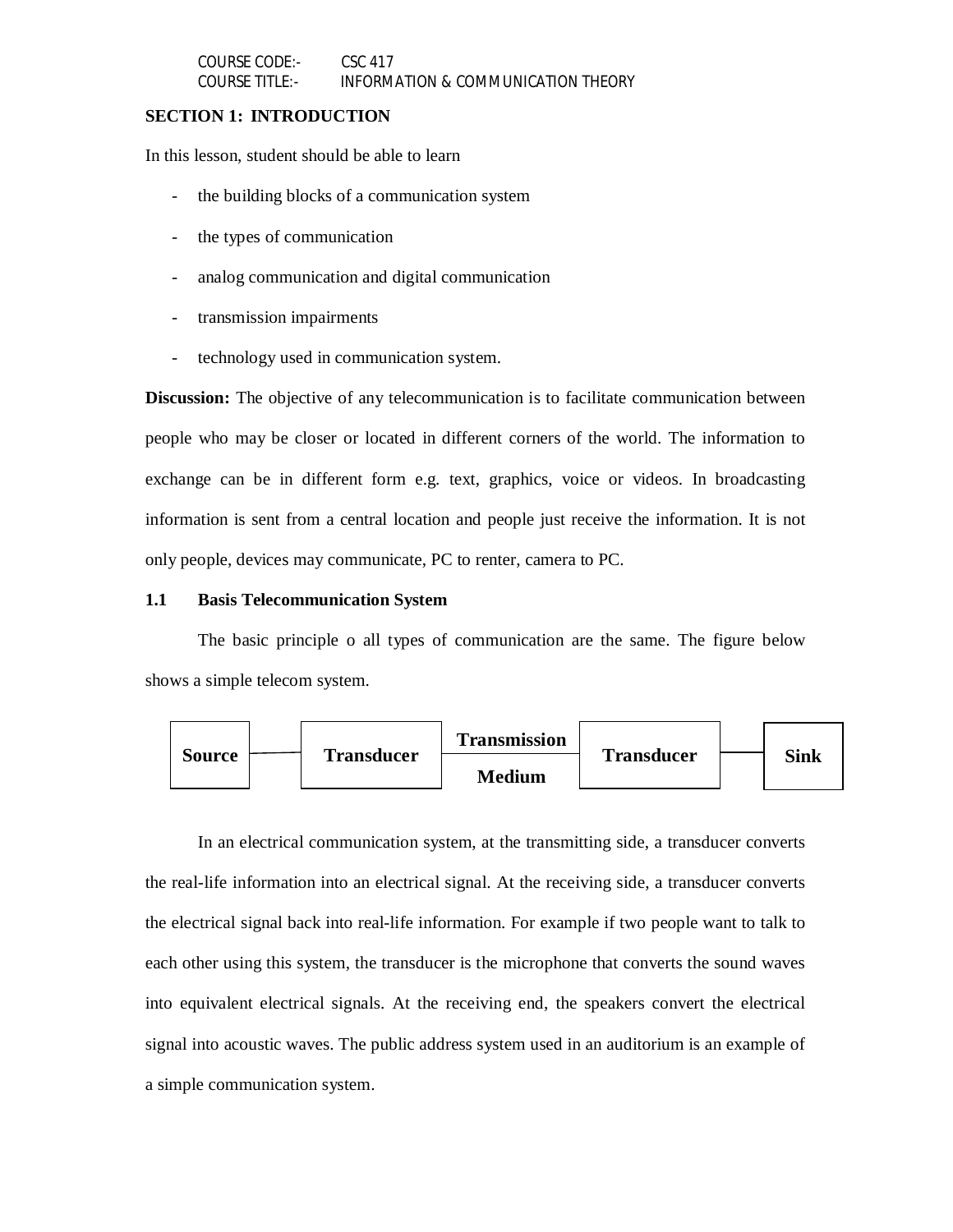The problem with this system is as the electrical signal passes through the transmission medium, the signal gets attenuated. In addition, the transmission medium introduces noise, and as a result, the signal gets distorted.

The noise cannot be eliminated. So the problem is overcome by amplifying the signal and the noise that is added to the actual signal containing the information.

Amplification does not solve the problem particularly when the system has to cover larger distances.

The objective f designing a communication system is for the electrical signal at the transmitting end to be reproduced at the receiving end with minimal distortion. To achieve this, different techniques are used, depending on issues such as type of data, type of communication medium, distance to be covered and so forth.

Different examples of Telecommunication system

- (a) **Communication between two computers:** The computer output electrical signals (through serial port, for example) and hence there is no need for a transducer. The data can be passed through the communication medium to the other computer if the distance is small (less than 100 meters.
- (b) A communication system in which two PCs communicate with each other over a telephone network. In this system, a new device called a Modern (Modulator-Demodulator) is introduced at both ends. The PCs send signals, which the modern converts into analog signals and transmits through the medium (copper wires). At the receiving end, the modern converts the incoming analog signal into digital form and passes it on to the PC.
- (c) In the case of a radio communication system for broadcasting audio program, the electrical signal is transformed into a high-frequency signal and sent through the air free space. A radio transmitter is used to do this. A reverse of this information –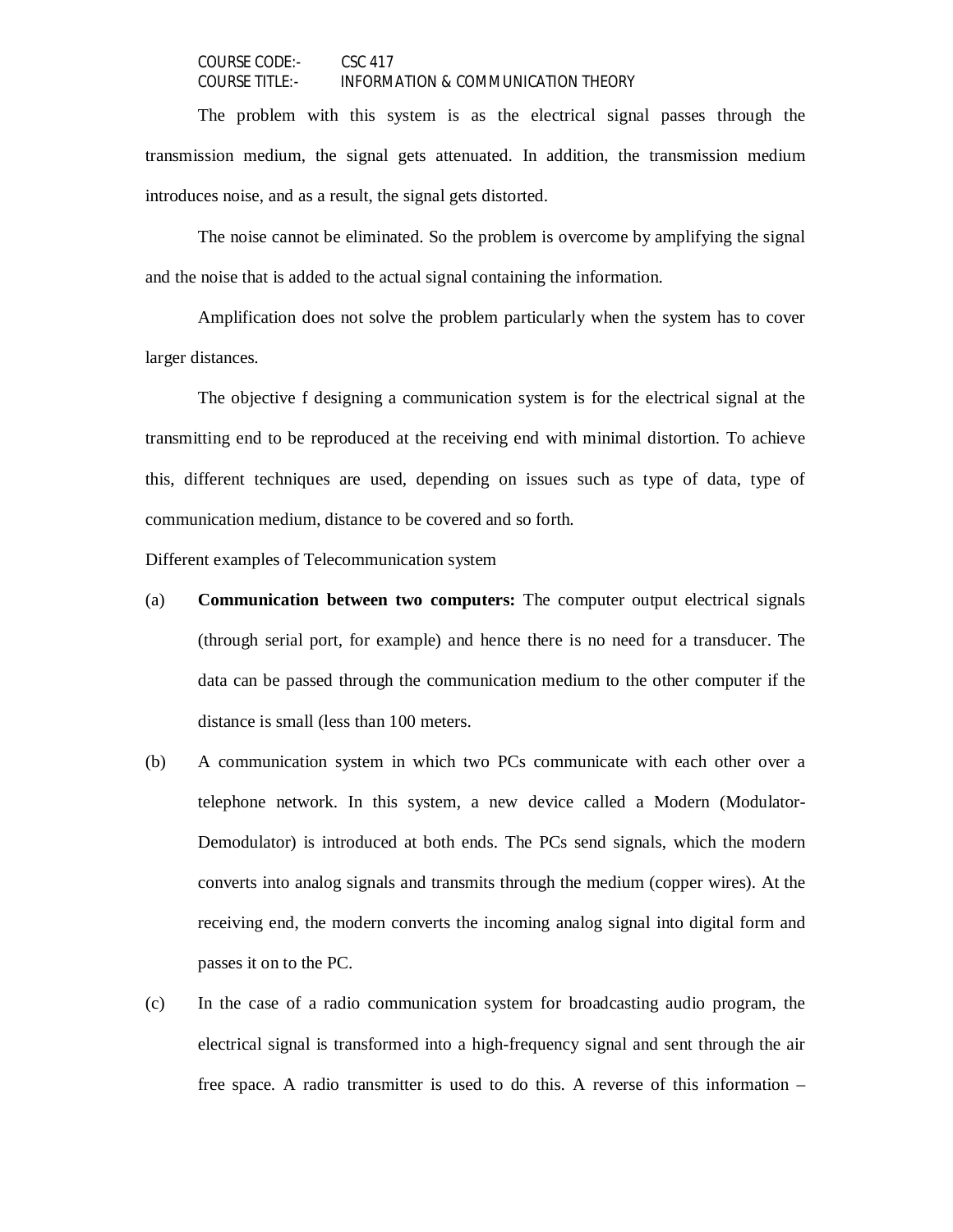converting the high frequency signal into an audio signal – is performed at the receiving station. Since it is a broadcasting system, many receivers can receive the information.

In a communication system on which two person communicate with two other located somewhere else, but only one communication link, the voice signals need to be combined. The two voice signals cannot be mixed directly because it will not be possible to separate them at the receiving end. There is need to multiplex the two signals, using special techniques.

In a mobile communication system, a radio channel has to be shared by a number of user. Each user has to use the radio channel for a short time during which he has to transmit this data and then wait for his ext turn. This mechanism of sharing the channel is known as multiple access. Hence, depending on the type of communication, the distance to be covered etc. a communication system will consist of a number of elements, each element carrying out a specific function. Some important elements are;

- (i) **Muliplexer:** Combines the signals from different sources to transmit on the channel. At the receiving end, a demultiplexer is used to separate the signals.
- (ii) **Multiple access:** When two or more users share the same channel, each user has to transmit his signal only at a specified time or using specific frequency band.
- (iii) **Error detection and correction:** If the channel is using, he received data will have errors. Detection, and if possible correction, of the errors has to be done at the receiving end. This is done through a mechanism called channel coding.
- **(iv) Source coding:** If the channel has a lower bandwidth than the input signal bandwidth, the input signal has to be processed to reduce its bandwidth so that it can be accommodated on the channel.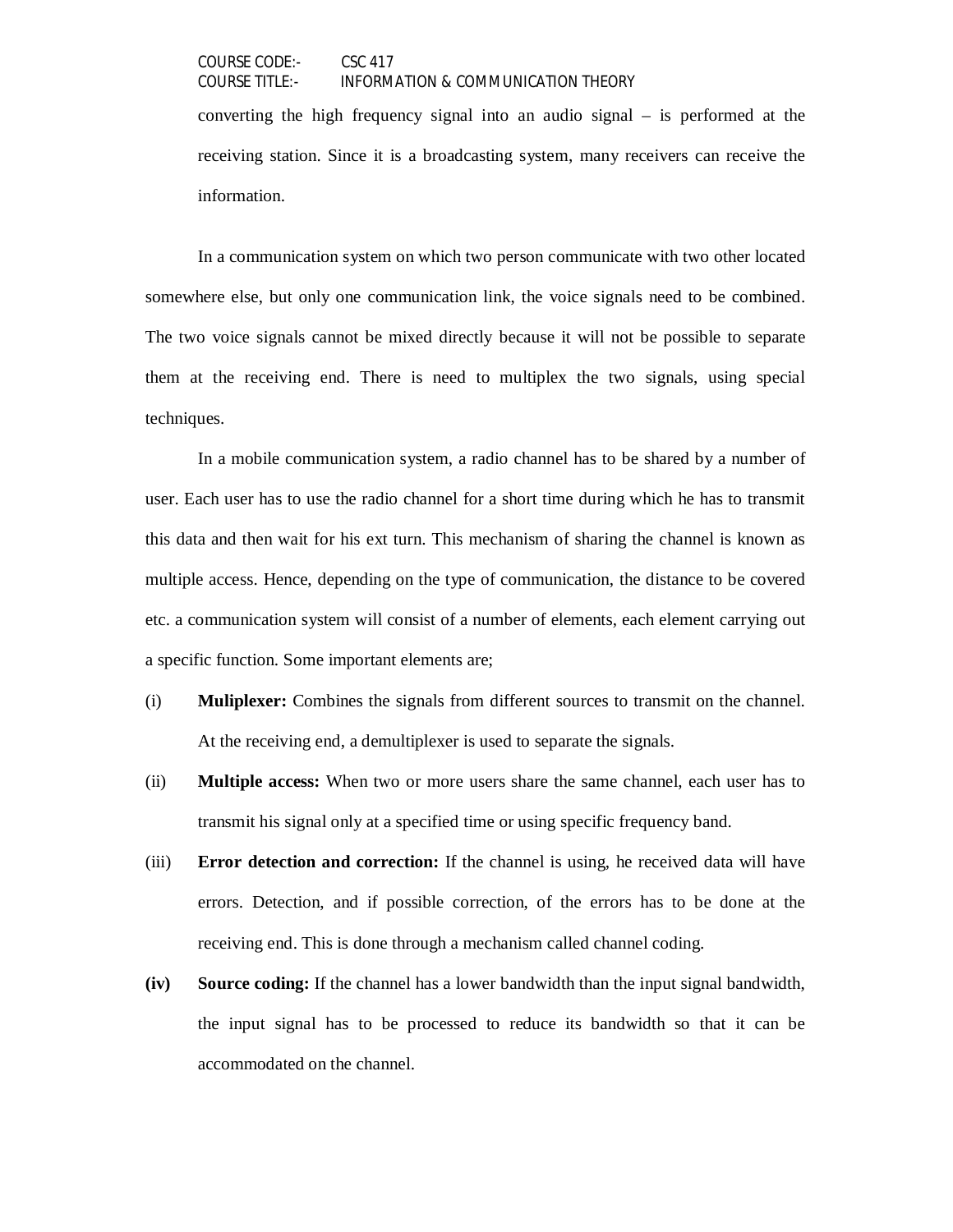- **(v) Switching:** If a large number of users has to be provided with communication facilities, as in a telephone network, the users re to be connected based on the numbers dialed. This is done through a mechanism called switching.
- **(vi) Signaling:** In a telephone network, when you dial a particular telephone number, you are telling the network who you want to call. This is called signaling information. The telephone switch (or exchange) will process the signaling information to carry out the necessary operations for connecting to the called party.

# **1.2 TYPES OF COMMUNICATION**

Based on the requirements, the communication can be of different types:

- **(i) Point-to-point Communication:** In this type, communication takes place between two end point. For instance, in the case of voice communication using telephones, there is one calling party and one called party. Hence, the communication is point-topoint.
- **(ii) Point-to-Multipoint Communication:** In this type of communication, there is one sender and multiple recipients. For example, in voice conferencing, one person will be talking but many others can listen. The message from the sender has to be multilast to many others.
- **(iii) Broadcasting:** In a broadcasting system, there is a central location from which information is sent to many recipients, as in the case of audio or video broadcasting. In a broadcasting system, the listeners are passive, and there is no reverse communication path.
- **(iv) Simplex Communication:** In simplex communication, communication is possible only in one direction. There is one sender and one sender and one receiver in the sender and receiver cannot change role.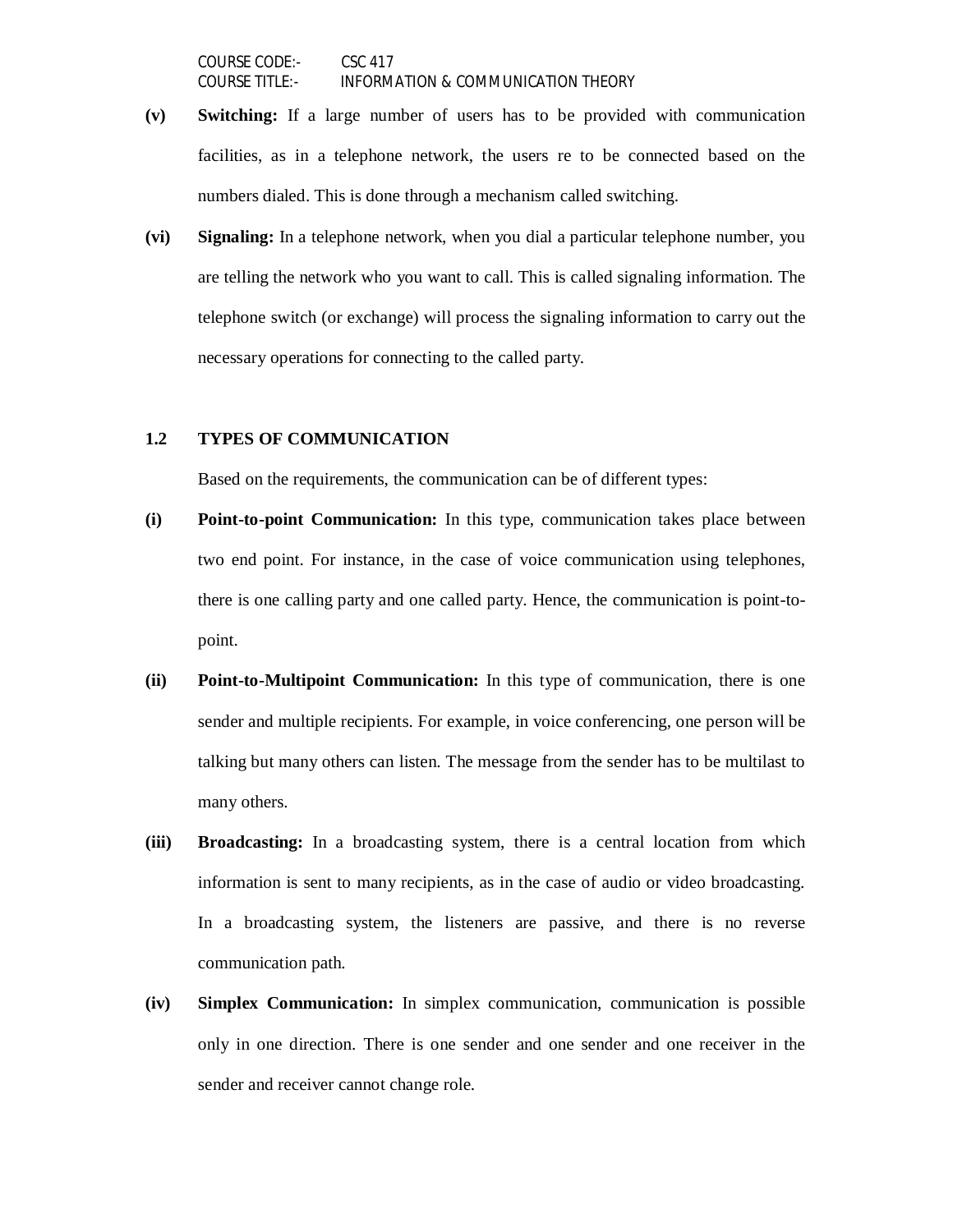- **(v) Half-duplex Communication:** Half-duplex communication is possible in both direction between two entities (computers or person), but one at a time. A walkietalkie uses this approach. The person who wants to talk presses a talk button on his handset to start talking, and the other person's handset will be in receive mode. When the sender finishes he terminates it with an over message. The other person can press the talk button and start talking. These types of systems require limited channel bandwidth, so they are low cost system.
- **(vi) Full-duplex communication:** In a full-duplex communication system, the two parties – the caller and the called – can communicate simultaneous as in a telephone system. However, note that the communication system allows simultaneous transmission of data, but when two person talk simultaneously there is no effective communication. The ability of the communication system to transport data in both direction defines the system as full duplex.

Depending on the type of information transmitted we have voice communication, data communication, fax communication, and video communication system. When various type of information are clubbed together we talk of multimedia communication.

With the advent of digital communication and "convergence technologies", this distinction is slowly disappearing and multimedia is becoming the order of the day.

#### **1.3 TRANSMISSION IMPAIRMENTS**

While the electrical signal is traversing over the medium, the signal will be impaired due to various factors. These transmission impairment can be classified into 3 types:

- a) Attenuation distortion
- b) Delay distortion
- c) Noise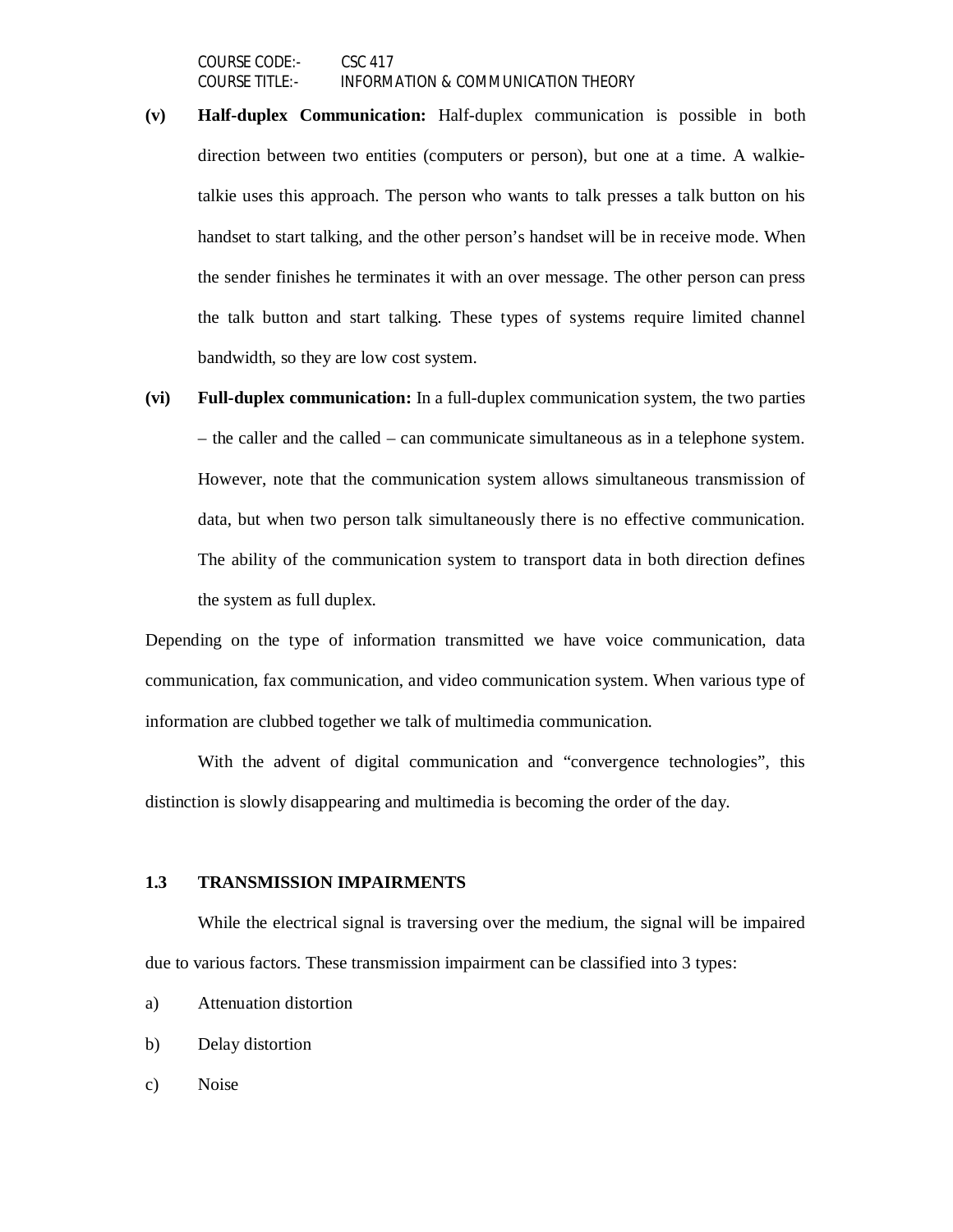The amplitude of the signal wave decreases as the signal travels through the medium. This effect is known as attenuation distortion.

Delay distortion occurs as a result of different frequency components arriving at different time in the guided media such as result copper wire or coaxial cable.

Noise can be divided into 4 but to discuss 2

**Cross talk:** Unwanted coupling between signal paths is known as cross talk. In the telephone network, this coupling is quite common. As a result of this, other conversation are heard. Cross talk is eliminated by using approximate design techniques.

**Impulse noise:** This is caused by external electromagnetic disturbance such as lighting. This noise is unpredictable. When the signal is traversing the medium, impulse noise may cause sudden bursts of errors. This may cause a temporary disturbance in voice communication. For data communication, appropriate methods need to be devised whereby the lost data is retransmitted.

#### **1.4 ANALOG VERSUS DIGITAL TRANSMISSION**

The electrical signal output from a transducer such as microphone or a video camera is a analog signal, that is, the amplitude of the signal varies continuously with time. Transmitting this signal (with necessary transformations) to the receiving end results in analog transmission.

The output of a computer is a digital signal. The digital signal has a fixed number of amplitude levels. For instance, binary I can be represented by one voltage level (say 5 volt) and binary 0 can be represented by analog level (say 0 volt). The voice and video signals (output of the transducer) are always analog.

Analog signal is converted to digital format through analog digital conversion.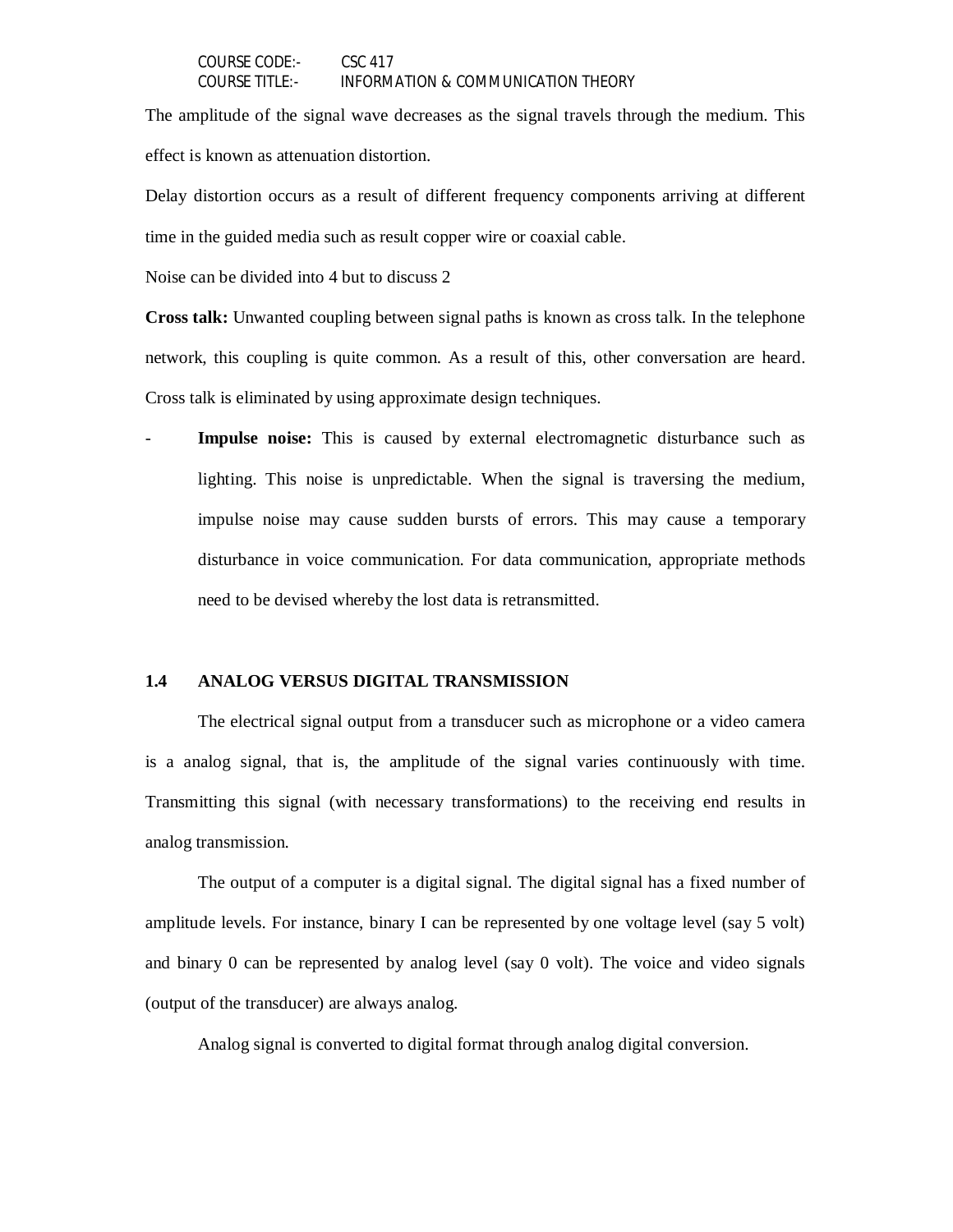Digital transmission is much more advantageous than analog transmission because

digital systems are comparatively immune to noise. The advantages of digital systems are.

- i) More reliable transmission because only discrimination between ones and zeros is required.
- ii) Less costly implementation because of the advances in digital logic chips.
- iii) Ease of combining various of signals (voice, video etc)
- iv) Ease of developing secure communication system. All the newly developed communication systems are digital system. Only in broadcasting application is analog communication used extensively.

# **Assignment**

- 1. Write a program to generate a bit stream of 1s and 0s.
- 2. Write a report on the history of telecommunication, listing the important milestones in the development of telecommunication technology.

# **Class Test**

Differentiate between simplex communication and full-duplex communication

# **SECTION 2: INFORMATION THEORY**

In this lesson, student would learn;

- The Requirements of a communication system.
- The Building blocks of a communication as proposed by Shannon.
- Entropy and channel capacity
- Shannon's source coding Theorem and Channel Coding Theorem.

# **2.1 REQUIREMENTS OF A COMMUNICATION SYSTEM**

The requirement of a communication system is to transmit the information from the source to the destination without errors, in spite of the fact that noise is always introduced in the communication medium.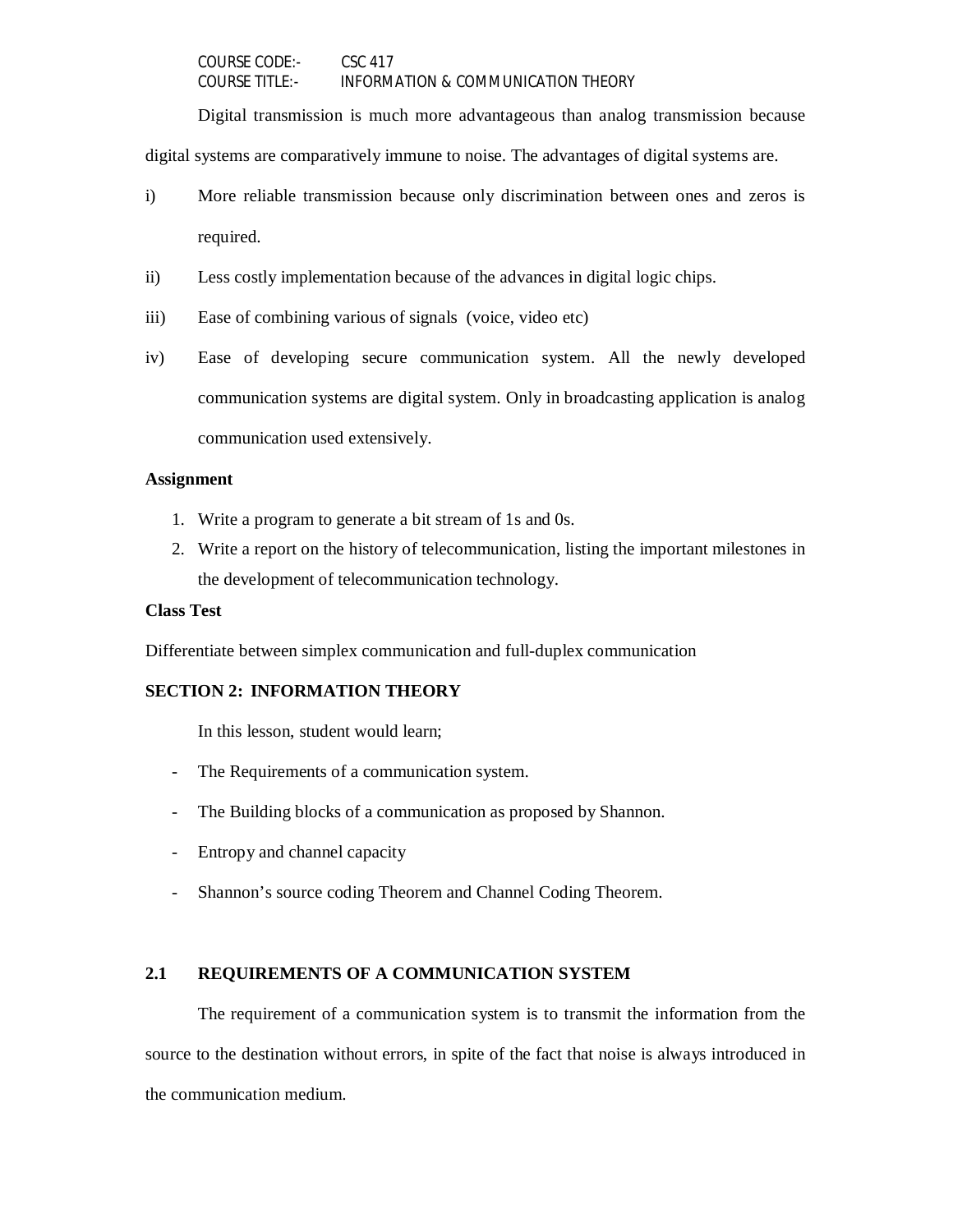#### **2.1.1 The Communication System**

The figure below shows a generic communication system.



The information source produces symbols (such as English letters, speech, video etc) that are sent through the transmission medium by the transmitter. The communication medium introduces noise, and so errors are introduced in the transmitted data. At the receiving end, the receiver decodes the data and gives it to the information destination.

#### **Example 2.1**

As an example, consider the information source that produces two symbols A and B. The transmitter codes the data into a bit stream. For examples, A can be coded as 1 and B as 0. The stream of 1s and 0s is transmitted through the medium. Because of noise, 1 may become 0 and 0 may become 1 at random places as illustrated below;

| Symbols produced: A B B A A A B A B A    |  |  |  |  |  |
|------------------------------------------|--|--|--|--|--|
| Bit stream produced: 1 0 0 1 1 1 0 1 0 1 |  |  |  |  |  |
| Bit stream received: 1 0 0 1 1 1 1 1 0 1 |  |  |  |  |  |

At the receiver, one bit is received in error. How to ensure that the received data can be made error free is now provided by Shannon.

Hence the generic communication system is now expanded as shown below.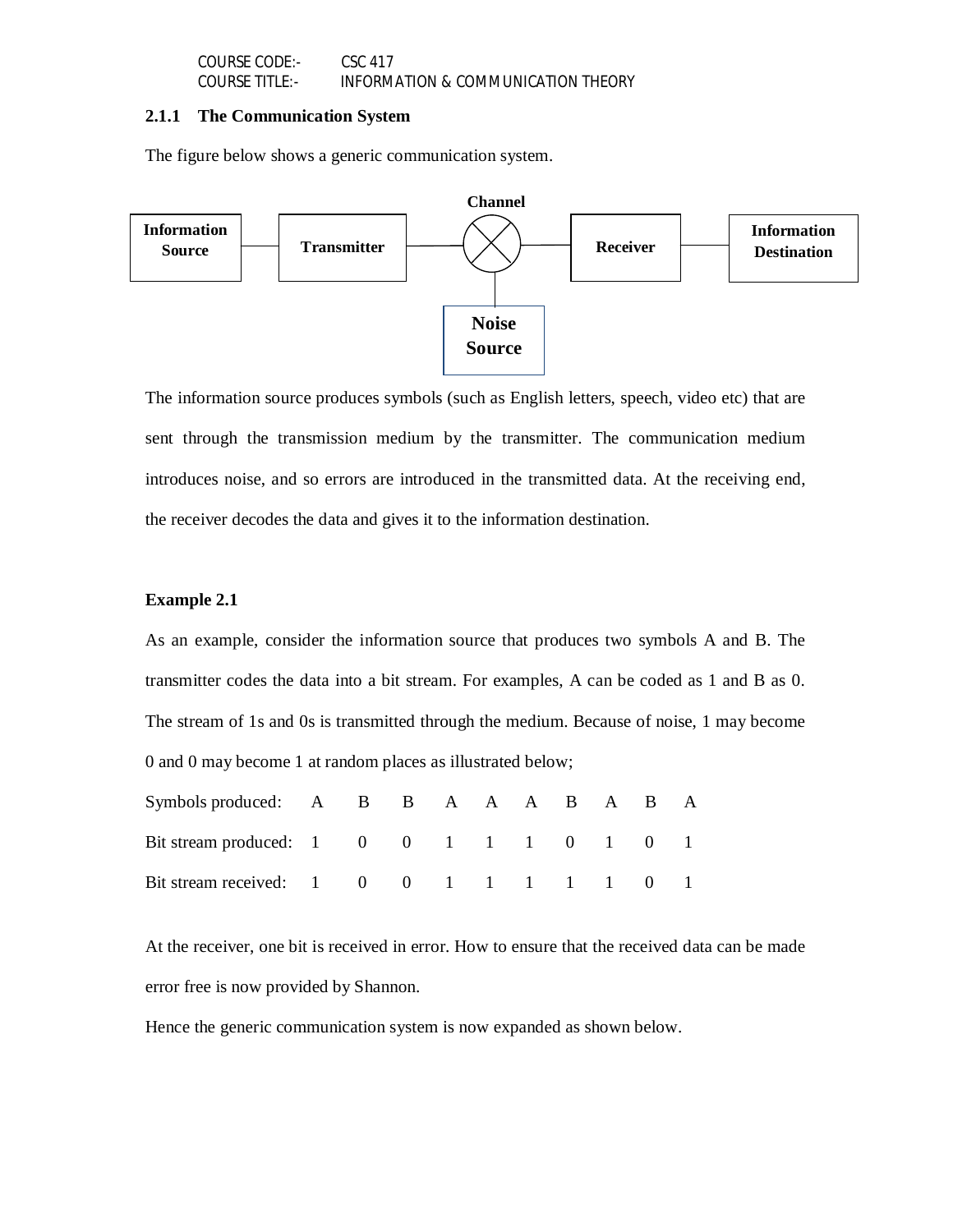

Fig 2.1: Generic communication system as proposed by Shannon.

In figure 2.1, the information source produces the symbols that are coded using two types of coding: source encoding and channel encoding and then modulated and sent over the medium. At the receiving end, the modulated signal is demodulated, and the inverse operations of channel encoding and source encoding (channel decoding and source decoding) are performed. Then the information is presented to the information sink. Each block is explained as

I. **Information Source:** The information source produces the symbols. If the information source is for example, a microphone, the signal is in analog is in digital form (a set of symbols).

### **The theory**

Let S be the source and P be the probability associated with it; that is for q source

 $S_1, S_2, \ldots S_q$ : Source alphabet

 $P_1, P_2, \ldots, P_q$ : Probability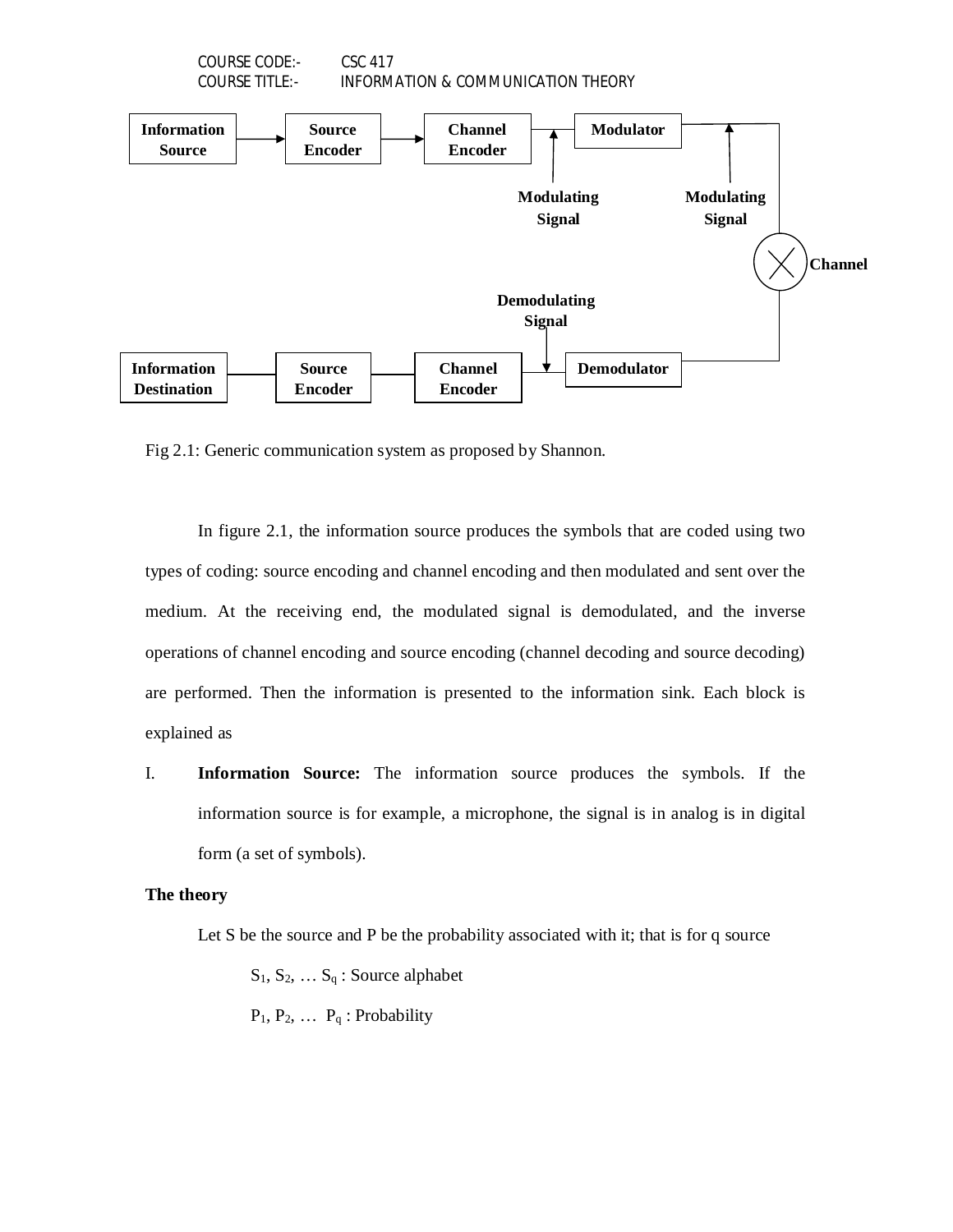| COURSE CODE:-         | CSC 417                            |
|-----------------------|------------------------------------|
| <b>COURSE TITLE:-</b> | INFORMATION & COMMUNICATION THEORY |

#### **Facts:**

(1) The information content I (Si) is inversely proportional to the probability of occurrence, Pi.

i.e. 
$$
I(Si) \propto \frac{1}{pi}
$$
 (1)

(2) Recall from the law o probability distribution, if 2 random variables X and Y are stochastically dependent then

$$
P (XY) = (P(X) P(Y)
$$

Thus, the information content from two different independent symbols in the sum of

the information content from each separately i.e. from (1)

I (Si) = 
$$
\log \left(\frac{1}{pi}\right) = -\log Pi
$$
 \_\_\_\_\_\_\_ (2)

For 2 different independent symbols; we have

$$
I(S_1, S_2) = I(S_1) + I(S_2)
$$
  
=  $\log(\frac{1}{P_1}) + \log(\frac{1}{P_2})$  (3)

Since  $log_a a + log_b C = log_b aC$ 

then (3) becomes

$$
\log\left(\frac{1}{P_1 P_2}\right) = I\left(S_1\ S_2\right)
$$

#### **II. Source Encoder**

The source encoder converts the signal produced by the information source into a data stream. If the input signal is analog, it can be converted into digital form using analog-todigital converted. If the input to the source encoder is a stream of symbols, it can be converted into a stream of 1's and 0s using some type of coding mechanisms.

For instance if the source produces the symbols A and B, A can be coded as 1 and B as 0.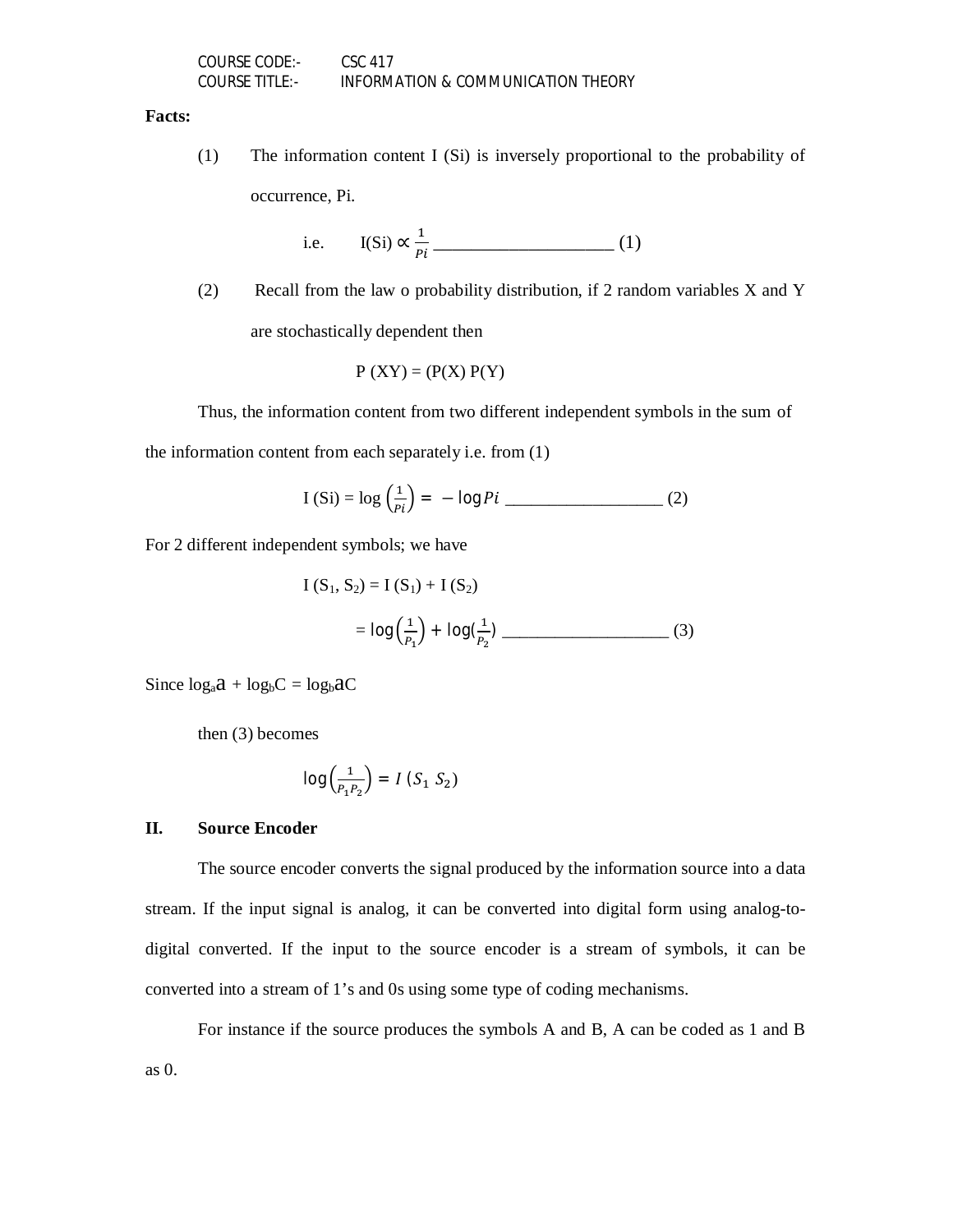Source encoding is done to reduce the redundancy in the signal. The two types of source coding techniques are lossless coding and lossy coding.

In lossless coding technique, there is no loss o information e.g. when a computer file is compressed using a compression technique for instance WinZip. Compression is the process of coding to effectively reduce the total number of bits needed to represent certain information! It is the process of making data representation smaller, in order to decrease the data's bandwidth and storage requirement. Compression is a major contribution to data communication. It reduces the cost and resources necessary for transmission by reducing both the transmission time and network payload for the same amount of information. It is achieved by redundancy; extra information that is necessary is removed.

In lossy coding technique, some information is lost while doing the source coding. As long as the loss is not significant, the data can still be tolerated. When an image is converted into JPEG format, the coding is lossy coding because some information is lost. Most of the technique used for voice image and video coding are lossy coding techniques.

**Take home:** List out the techniques/algorithm for both lossy and lossless compression.

# **III. Chanel encoding**

To decode the information correctly, even if errors are traduced in the medium, here is need to put some additional bits in the source-encoded data so that the additional information can be used to detect and correct the errors. This process of adding bits is done by channel encoder.

In channel encoding, redundancy is introduced so that the receiving end, the redundant bits can used for err detection or error correction.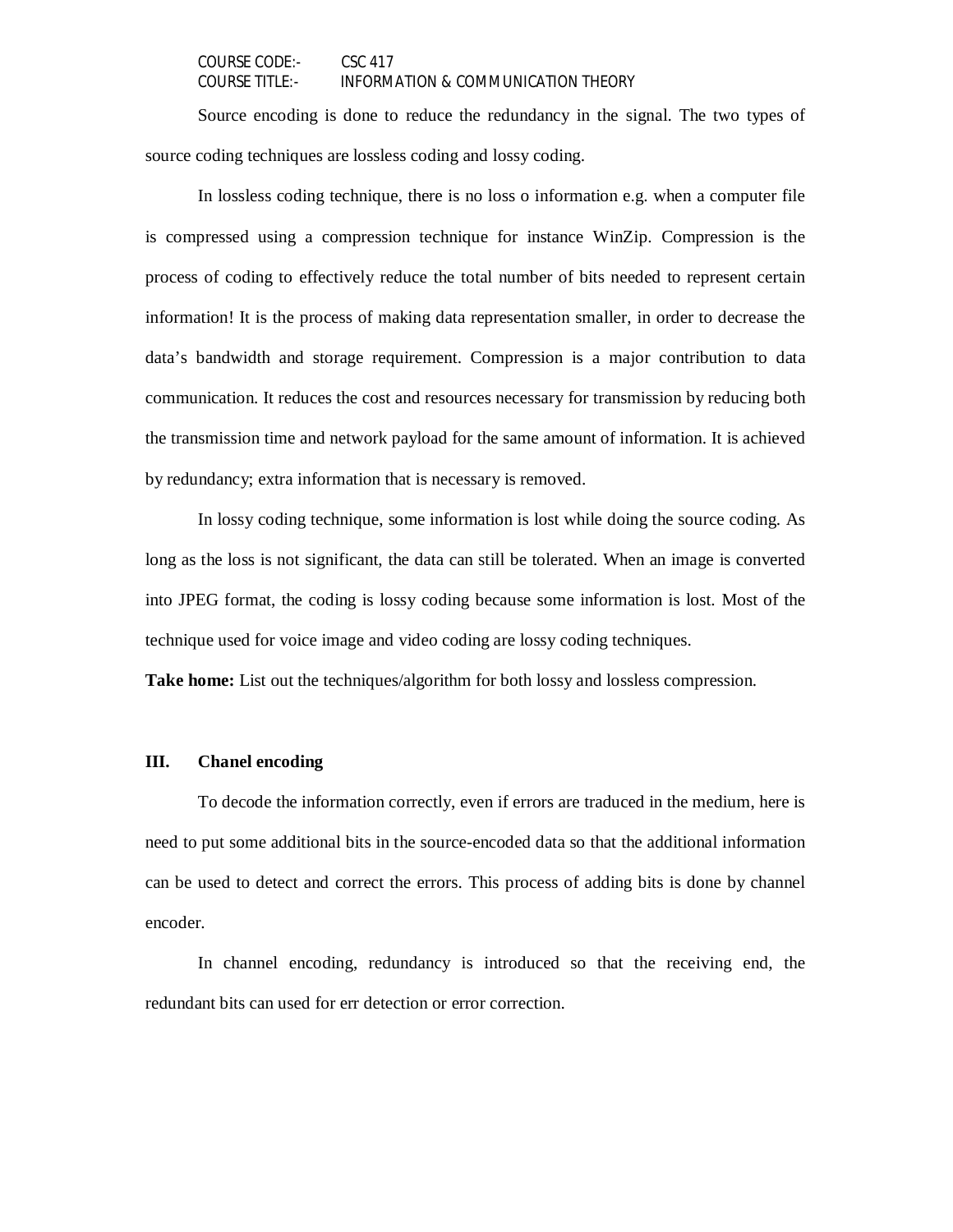- **IV. Modulation:** This is the process of transforming the signal so that the signal can be transmitted through the medium.
- **V. Demodulation:** The demodulator performs the inverse operation of the modulator

#### **VI. Chanel decoder**

The channel decoder analyzes the received bit stream and detects and corrects the errors if any, using the additional data introduced by the channel encoder.

### **VII. Source decoder**

The source decoder converts the bit stream into the actual information. If the analogto-digital conversion is done at the source encoder, digital-to-analog conversion is done at the source encoder.

If the symbols are coded into 1s and 0s at the source encoder, the bit stream is converted back to the symbols by the source decoder.

**VIII. Information Destination/Sink:** The information sink absorbs the information.

### **2.2 ENTROPY OF AN INFORMATION SOURCE**

In information theory, an information source is a probability distribution, i.e., a set of probabilities assigned to a set of outcomes. This reflects the fact that the information contained in an outcome is determined not only by the outcome but by low uncertain it is. An almost certain outcome contains little information.

#### **Example**

Consider a rain forest in the Sahara desert. This forecast is an information source. The information source has two outcomes; rain or no-rain. Clearly, the outcome no-rain contains little information; it is a highly probable outcome. The outcome ran, however, contain considerable information, it is a highly improbable event.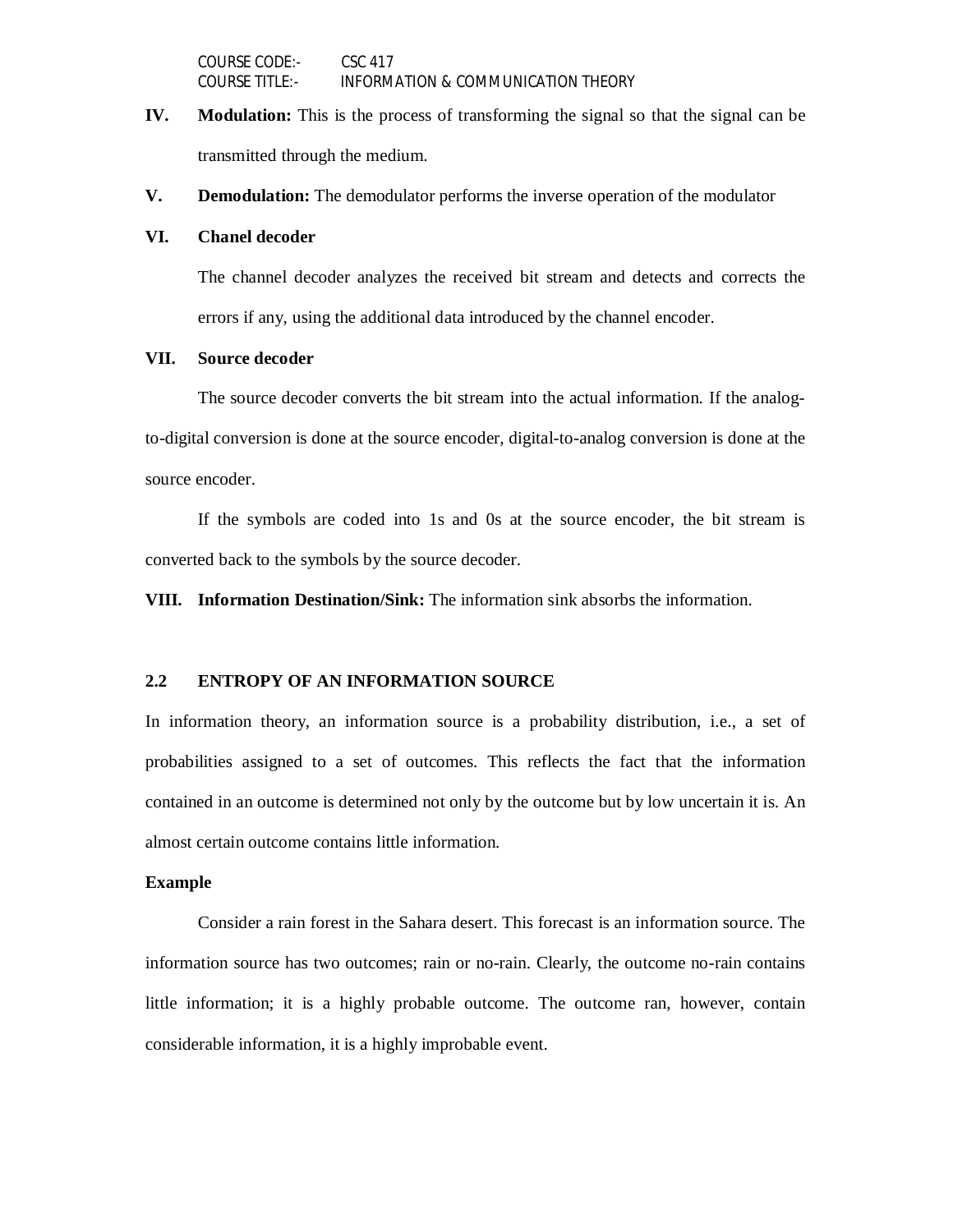Shannon proposed a formula to measure information. This information measure is called the entropy of the source. Ti is a measure of the amount of uncertainly in a probabilities choice system (S, P) (the choice, choice, S together with its sets of probabilities).

If a source produces N symbols and I all the symbols are equally likely to occur, the entropy of the source is given by

$$
H = \log_2 N
$$
 bits/symbol

For example, assume that a source produces the English letters (A to Z and space, totally 27, as symbols), and all these symbols will be produced with equal probability. In such a case, the entropy is

$$
H = \log_2 27
$$
  
= 4.75 bits/symbol

The information source may not produce all the symbols with equal probability. For instance, in English the letter "E" has the highest frequency (and hence highest probability of occurrence), and the other letters occur with different probabilities in general if a source produces  $i<sup>th</sup>$  symbol with or probability of P(i), the entropy of the source is given by

$$
H\left(\qquad\right)=-\sum P(i)\log P(i)
$$

It can be defined as the average information content over the whole alphabet of symbols that is

$$
\text{Hr (S)} = \sum P i \log_r \left( \frac{1}{P_i} \right) \qquad (4)
$$
\n
$$
= \sum P i \log_r (P_i)^{-1}
$$
\n
$$
= -\sum_{0 \ge 1}^{q} P_i \log_r (Pi)^{-1}
$$

This can be represented as

Hr  $(S) = H_2(S) log_r 2$  (5)

To show that (4) and (5) are equal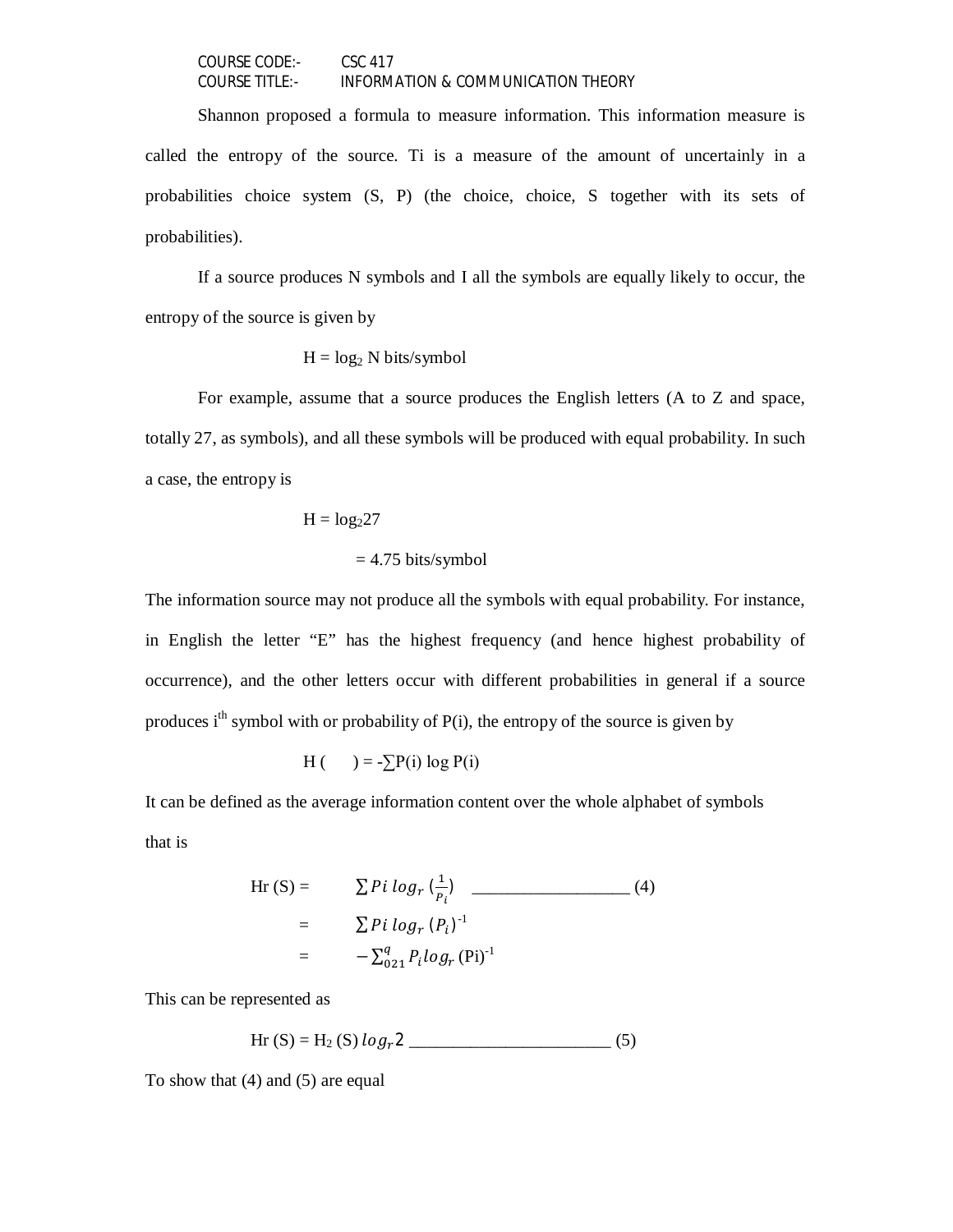From (5)  $H_2(S) log_r 2$ 

$$
\sum P_i \log_2 \left( \frac{1}{P_i} \right) \log_2 \tag{7}
$$

Recall  $log_b a = \frac{log_c a}{log_a b}$  $log_c b$ 

from (7) we have

$$
log_2(\frac{1}{pi})=\frac{log_r(\frac{1}{pi})}{log_r(z)}
$$

 $\Rightarrow$  (7) becomes

$$
\sum \frac{P^i \log r \left(\frac{1}{P_i}\right)}{\log r^2} \log r^2
$$
\n
$$
= \sum_{c=1}^q P^i \log r \left(\frac{1}{P_i}\right)
$$
\nProved

Entropy is a function of the probability distribution Pi and does not involve Si. Its unit of measurement is bits/symbols, hence the base,  $r = 2$ .

# **Class work**

1) A source produces two symbols A and B with probabilities of 0.6 and 0.4 respectively. Calculate the entropy of the source.

$$
H = -\sum P i \log P i
$$
  
= -(0.6 log<sub>2</sub>0.6 + 0.4 log<sub>2</sub> 0.4)  
= 0.970 bits/symbol

2) A source produces 42 symbols with equal probability. Calculate the entropy of the source.

$$
H = log242 bits/symbol
$$

$$
= 5.55
$$
 bits/symbol

3) Consider a source that produce four symbols with probabilities of  $\frac{1}{2}, \frac{1}{4}$  $\frac{1}{4}$ ,  $\frac{1}{8}$  $\frac{1}{8}$  and  $\frac{1}{8}$  and all symbols are independent of each other. Calculate the entropy.

$$
H = \sum P_i \log P_i
$$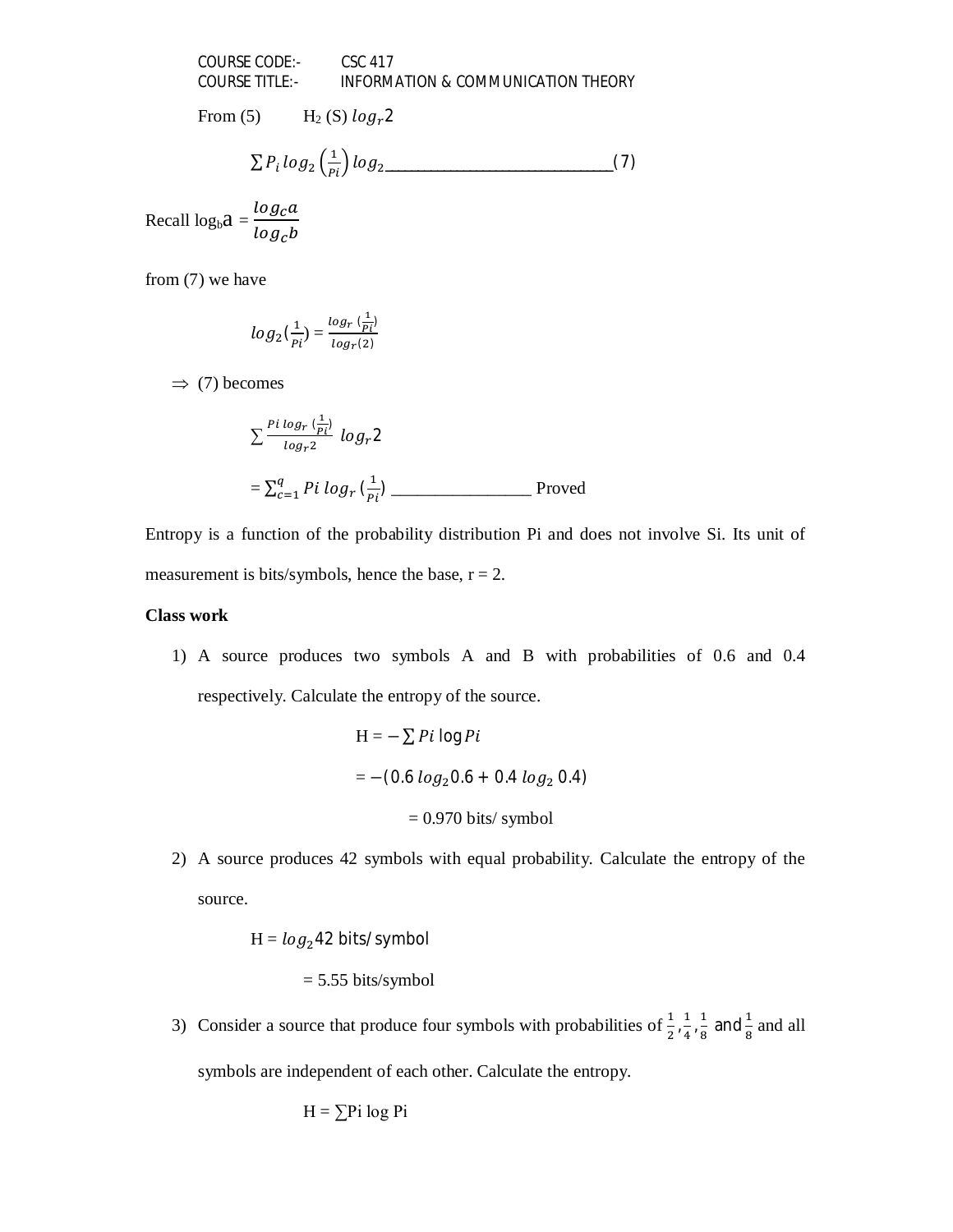COURSE CODE:  
\nCOLRSE TITLE:  
\nINFORMATION & COMMUNICATION THEORY  
\n
$$
= \left\{ \frac{1}{2} \log_2 \frac{1}{2} + \frac{1}{4} \log_2 \frac{1}{4} + \frac{1}{8} \log_2 \frac{1}{8} + \frac{1}{8} \log_2 \frac{1}{8} \right\}
$$
\nOR  
\n
$$
H = \sum P i \log \frac{1}{pi}
$$
\n
$$
= \frac{1}{2} \log_2 2 + \frac{1}{4} \log_2 4 + \frac{1}{8} \log_2 8 + \frac{1}{8} \log_2 8
$$
\n
$$
= \frac{1}{2} + \frac{2}{4} + \frac{3}{8} + \frac{3}{8}
$$
\n
$$
1 + \frac{3}{4} = \frac{7}{4} \text{ bits/symbol.}
$$

4) Prove that for a certain vent  $H(X) = 0$ 

# **2.2.1 Properties of Entropy**

Recall from Probability Distribution Theory

Let X and Y be 2 independent random variables

then ܲ (ܻܺ) ≠ ܲ(ܺ)ܲ(ܻ) \_\_\_\_\_\_\_\_\_\_\_\_\_ Joint Distribution

 $P(X) = \sum_{y_{i} \in Y} P(X_i | Y = yi) \Rightarrow$  Marginal distribution

$$
P(X/Y) = \sum_{Y \in Y} P(X, Y = yi) P(X, Y = yi) \Rightarrow
$$
 Conditional distribution

By Baye's rule

$$
P(X,Y) = P(X/Y) P(Y)
$$

$$
P(Y,X) = P(X)
$$

- (1) If  $(S_1, P_1)$  and  $(S_2, P_2)$  are two probabilistic choice. This implies that entropy depends only on the probability distribution but not on the nature of the possibilities in the choice system.
- (2)  $H(P_1, P_2, ..., P_n) = H(P_1, P_2, ..., P_n, 0)$

From the convention 0, log  $o = 0$ . It says that possibilities with various probabilities are irrelevant to the amount of uncertainty.

- (3)  $H(X) \ge 0$  with equality iff Pi = 1
- (4) Joint entropy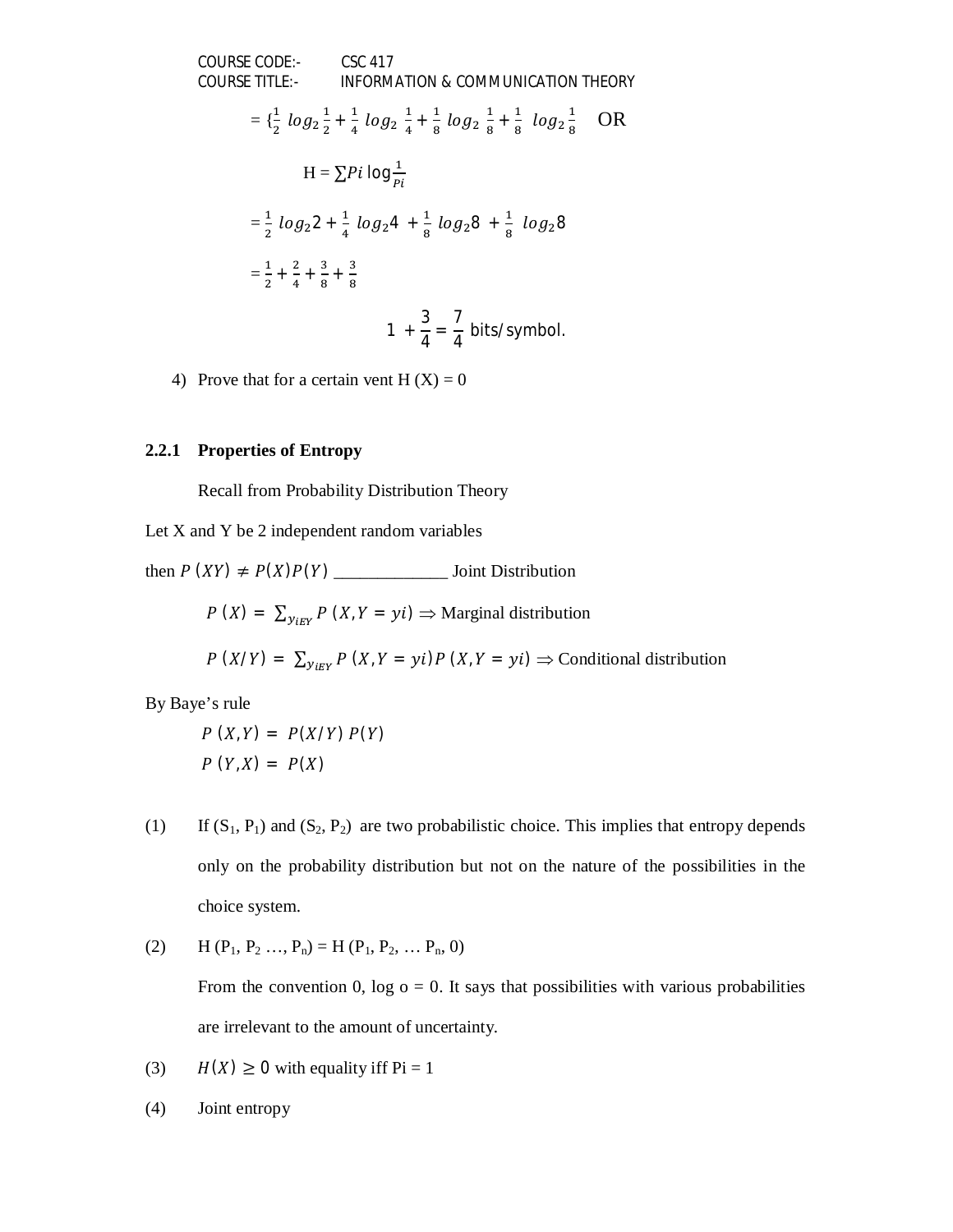COURSE CODE:- CSC 417

COURSE TITLE:- INFORMATION & COMMUNICATION THEORY

$$
H(X,Y) = \sum_{x \in X} \sum_{y \in Y} P(x,y) \log \frac{1}{P(x,y)}
$$

(5) Conditional Entropy

$$
H\left(\frac{x}{Y}\right) = -\sum_{y_i \in Y} P\left(Y = yi\right) H\left(\frac{x}{Y} = yi\right) \qquad (11a)
$$

**Example:** to show further the properties

For a set of possible message  $X = (x_1, x_2, \dots, x_N)$  with equal probability  $\{P: Pi = P \text{ for } I = 1, \dots, N\}$ 

*N*}

i.e. 
$$
P = \frac{1}{N}
$$
 {Dice =  $\frac{1}{6}$ }  
\n
$$
H(X) = -\sum P \log P
$$
\n
$$
= -\sum \frac{1}{N} \log \frac{1}{N}
$$
\n
$$
\Rightarrow H(x_i, x_j) = -\sum_{i,j=1}^{\infty} \frac{1}{N^2} \log_2 \frac{1}{N^2}
$$
\n
$$
= -\sum \frac{1}{N^2} \log_2 N^{-2}
$$
\n
$$
= \sum \frac{1}{N^2} \log_2 N^2
$$
\n
$$
= \log_2 N^2
$$
\n
$$
= \log_2 N
$$
\n
$$
= \log_2 N + \log_2 N
$$

i.e. for two symbols with equal probabilities

$$
H(x_i, x_j) = log_2 N + log_2 N
$$

Show that  $N(X,Y) \leq H(X) + H(Y)$ 

Consider two choice system  $S_1$  and  $S_2$  and the associated system of independent choices.

$$
S_1 x S_2 = \{ (e_{1 \cdot 1}, e_{2,1}) (e_{11} e_{22}) \dots (e_{1n} e_{2n}) \}.
$$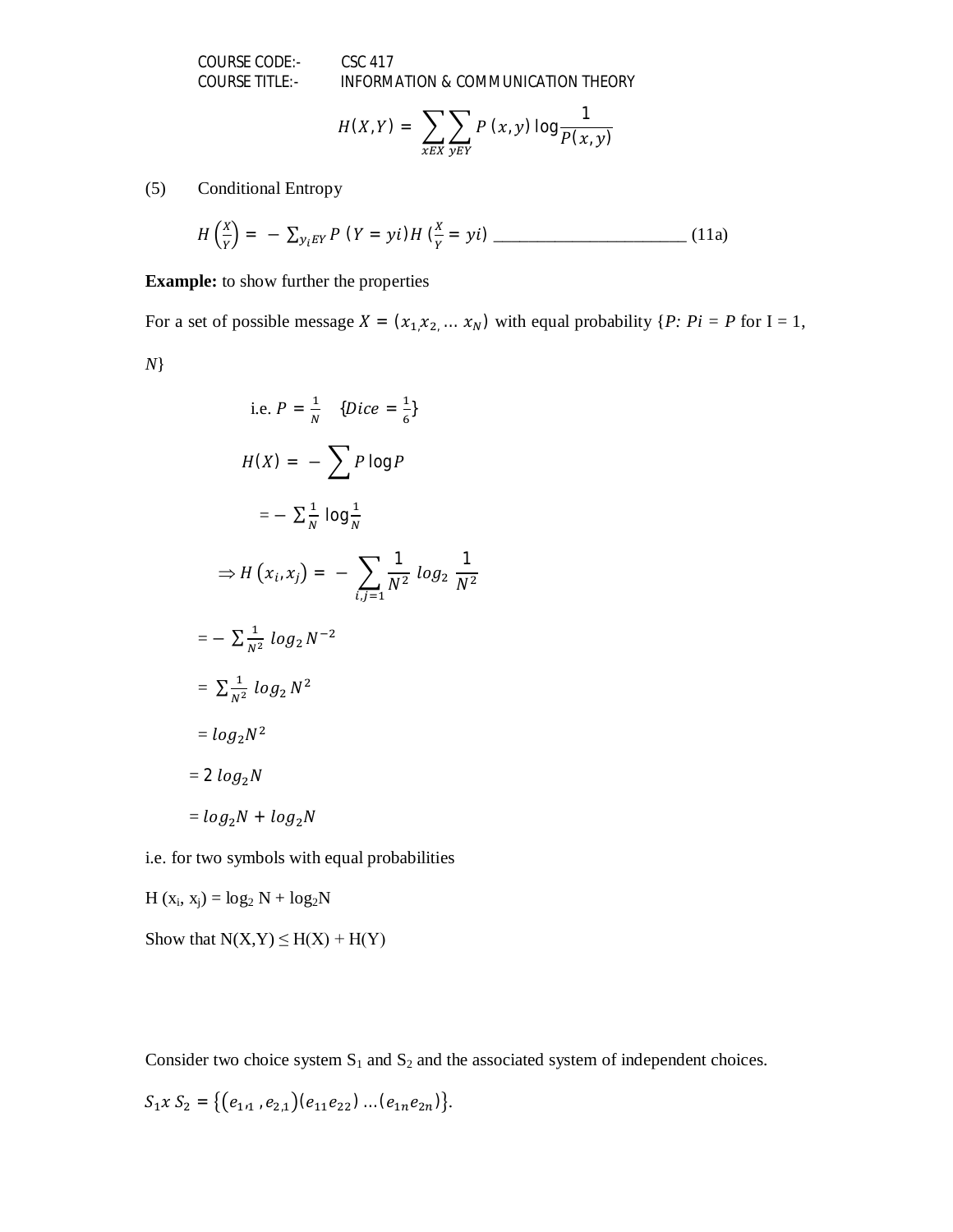| COURSE CODE:-  | CSC 417                            |
|----------------|------------------------------------|
| COURSE TITLE:- | INFORMATION & COMMUNICATION THEORY |

By affecting probabilities Pi, j to the compound choice  $(e_{1i}e_{2j})$  this system of independent choices can be extended to a compound probabilistic choice system  $(S_1 \times S_2, P)$  where P = {Pi, j; i = 1 ...  $n, j = 1$  ...  $m$ }

$$
\Rightarrow \sum_{i=1}^{m} \sum_{j=1}^{m} P i, j = 1 \qquad 0 \leq \text{Pi}, j
$$

Let x be associated with the system  $(S_1 P_1)$  and Y with the system  $(S_2, P_2)$ . The pair of variables  $(X, Y)$  is then associated with the compound probabilistic system  $(S_1 \times S_2, P)$ .

**Recall** Two r..v X and Y are independent iff

$$
P_{x,y}(x, y) = P(x). P(y)
$$

There are 3 entropies associated with the 3 probabilistic choice system  $X$ ,  $Y$  and  $(X, Y)$ 

i.e. 
$$
H(X,Y) = -\sum_{xES_1} \sum_{yCS_2} P_{X,Y}(x, y) \log P_{X,Y}(x, y)
$$
  
\n $H(X) = -\sum_{xES_1} P_x(x) \log P_x(x)$   
\n $H(Y) = -\sum_{yES_2} P(y) \log P(y)$ 

This theorem can be used to show that

$$
H(X, Y) \le H(X) + H(Y)
$$

 $H(X) + H(Y)$ 

$$
= -\left\{ \sum P(x) \log P(x) + \sum P(y) \log P(y) \right\}
$$

$$
= -\left\{ \sum \sum P(x, y) \log(P(x) + \sum \sum P(x, y) \log P(y) \right\}
$$

$$
= -\left\{ \sum_{x} \sum_{y} P(x, y) \log P(x). P(y) \right\}
$$

From this lemma

$$
\sum P(i) \log q(i) \le \sum P(i) \log P(i)
$$
  
H(X) + H(Y) \ge -(\sum \sum P(x, y) \log P(x, y))

i.e.  $-\{\sum_{x}\sum_{y}P(x,y)\log P(x).P(y)\}\geq -\{\sum_{x}\sum_{y}P(x,y)\log P(x,y)\}\$ 

i.e. 
$$
H(X, Y) \le H(X) + H(Y)
$$

**Example**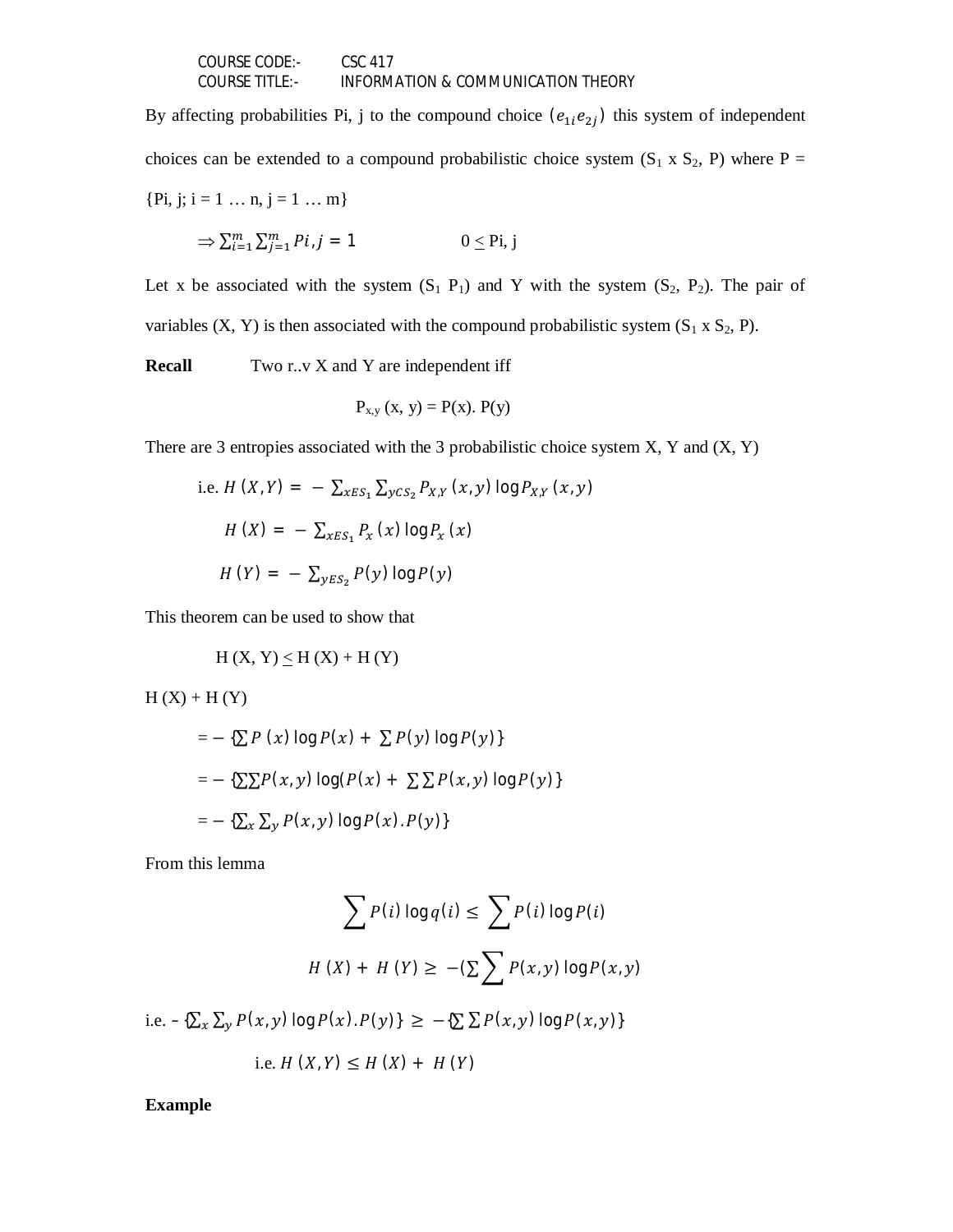Given a compound system of independent choices

$$
S_1 \times S_2 = \{e_{11}, e_{2,1}\}\ (e_{11}e_{22})\ (e_{12}e_{21}),\ (e_{12}e_{22})\}
$$

$$
P = \{0.5, 0.1, 0.3, 0.1\}
$$

and two random variables  $(X, Y)$  associated with  $(S_1, S_2, P)$  with the single choice system identified as

$$
S_1=\{e_{11},\,e_{12}\},\qquad\quad S2=\{e_{21},\,e_{22}\}
$$

with  $P_1 = \{0.6, 0.4\}$  and  $P_2 = \{0.8, 0.2\}$ 

the entropies are now calculated as

$$
H (X, Y) = -\sum \sum P (x, y) \log P(x, y)
$$
  
= -0.5 log 0.5 - 0.1 log 0.1 - 0.3 log 0.3 - 0.1 log 0.1  
= 1.6855 bit  

$$
H(X) = -\sum P(x) \log P(x)
$$

$$
= -0.6 \log 0.6 - 0.4 \log 0.4
$$
  

$$
\approx 0.9710 \text{ bit}
$$

$$
H(X) = -\sum P(y) \log P(y)
$$
  
= -0.8 log 0.8 - 0.2 log 0.2  

$$
\approx 0.7219 \text{ bit}
$$

which clearly shows the proof  $H(X, Y) \leq H(x) + H(Y)$ 

For two variables X, and Y. Suppose the value of one variable say  $Y = y$  is observed. How does this affect the uncertainly concerning variable X?.

This observation changes the distribution  $P(x)$  to the conditional distribution  $P_{x/y} (x, y)$  defined as

$$
P_{x/y}(x, y) = \frac{P_{X,Y}(x, y)}{P_Y(y)} \frac{1}{\frac{P_X(y)}{P_Y(y)}} \frac{1}{\frac{P_X(y)}{P_Y(y)}} \frac{1}{\frac{P_X(y)}{P_Y(y)}} \frac{1}{\frac{P_X(y)}{P_Y(y)}}.
$$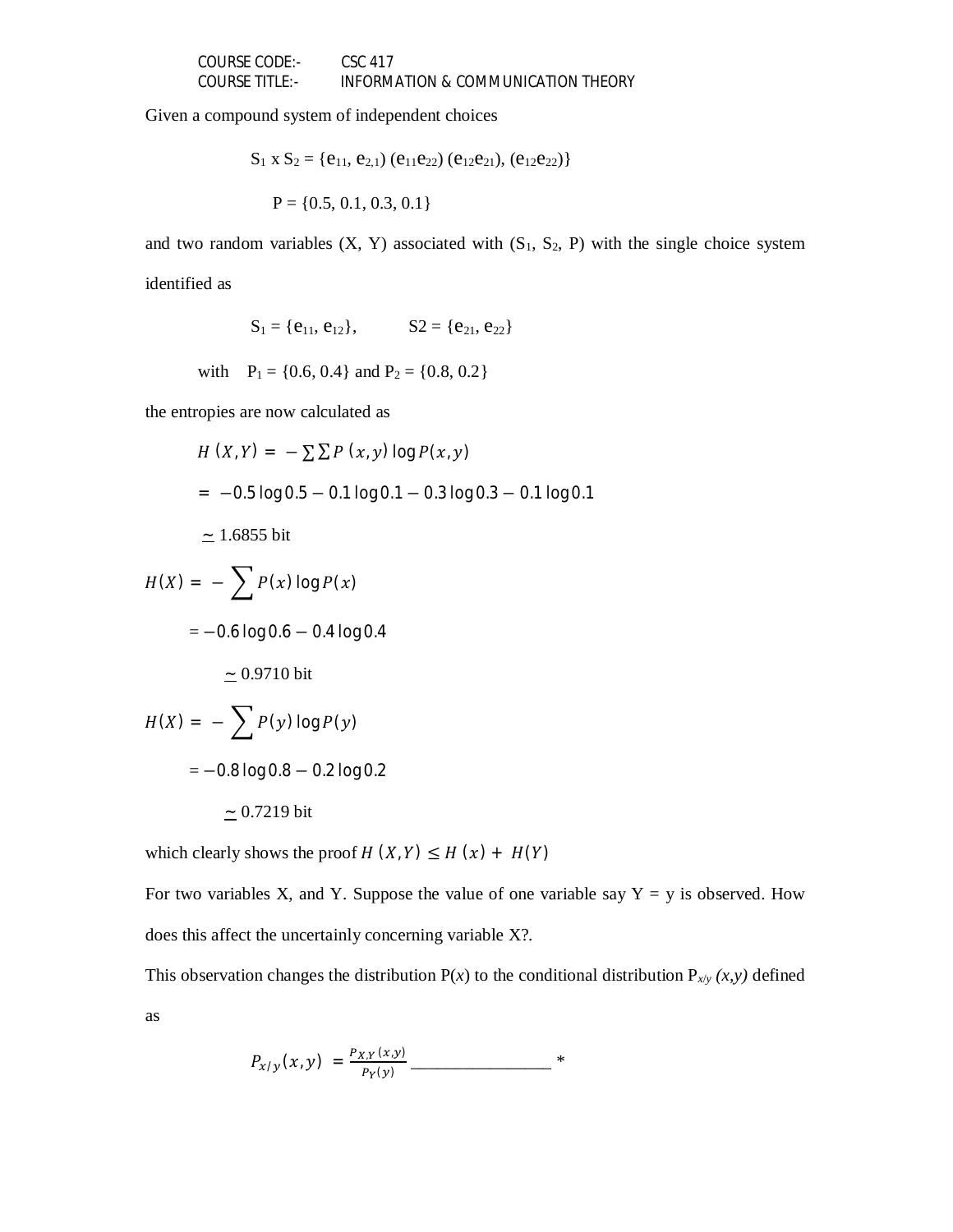Therefore, the conditional entropy of  $X$  given  $Y$ -y is given as

$$
H(X/Y = y) = -\sum_{x} P_{\frac{x}{y}}(x, y) \log P_{x/y} (x, y)
$$
  
i.e.  $H(X/y) = -\sum P_{x/y} (x, y) \log P_{x/y} (x, y)$ 

Note however, that if the two variables are independent then we have  $P_{\frac{x}{y}}(x, y) = P_{x}(x)$  for

every *x* and *y*.

In this case

$$
H(X/Y) = -\sum_{x} P_{x}(x) \log P_{x}(x) = H(x)
$$

The uncertainty in  $X$  does not change, when a variable  $Y$  which is independent of  $X$  is observed.

Example 2 on Conditional Entropy

Given  $P_{X,Y}(0,1) = P_{X,Y}(1,0) = P_{X,Y}(0,0) = \frac{1}{3}$ 

$$
P_{X,Y}(1,1) = 0
$$
,  $P_x(0) = P_Y(0) = \frac{2}{3}$ 

$$
P_X(1) = P_Y(1) = \frac{1}{3}
$$
.

Hence  $H(X/Y)$ 

$$
= - \sum P_{x/y} (x, y) \log P_{x/y} (x, y)
$$

 $H\left(\frac{X}{Y}\right)$  $\frac{\Delta}{Y} = 0$  =  $-P_{x/y} (0,0) \log P_{x/y} (0,0) - P_{x/y} (1,0) \log P_{x/y} (1,0)$  $=\frac{P_{X,Y}(0,0)}{P_{X,Y}(0)}$  $\frac{P_{X,Y}\left(0,0\right)}{P_Y\left(0\right)}$  log  $\frac{P_{X,Y}\left(0,0\right)}{P_Y\left(0\right)}$  $\frac{P_{X,Y}(0,0)}{P_Y(0)} - \frac{P_{X,Y}(1,0)}{P_Y(0)}$  $\frac{P_{X,Y}\left(1,0\right)}{P_{Y}\left(0\right)}$  log  $\frac{P_{X,Y}\left(1,0\right)}{P_{Y}\left(0\right)}$  $P_Y(0)$ = − 1  $\frac{1}{3}$ 2  $/$ <sub>3</sub>  $\log 1/3 \div 2/3 - 1/3 \div 2/3 \log 1/3 \div 2/3$  $= -5.5$  log 0.5  $- 0.5$  log 0.5

 $= 1$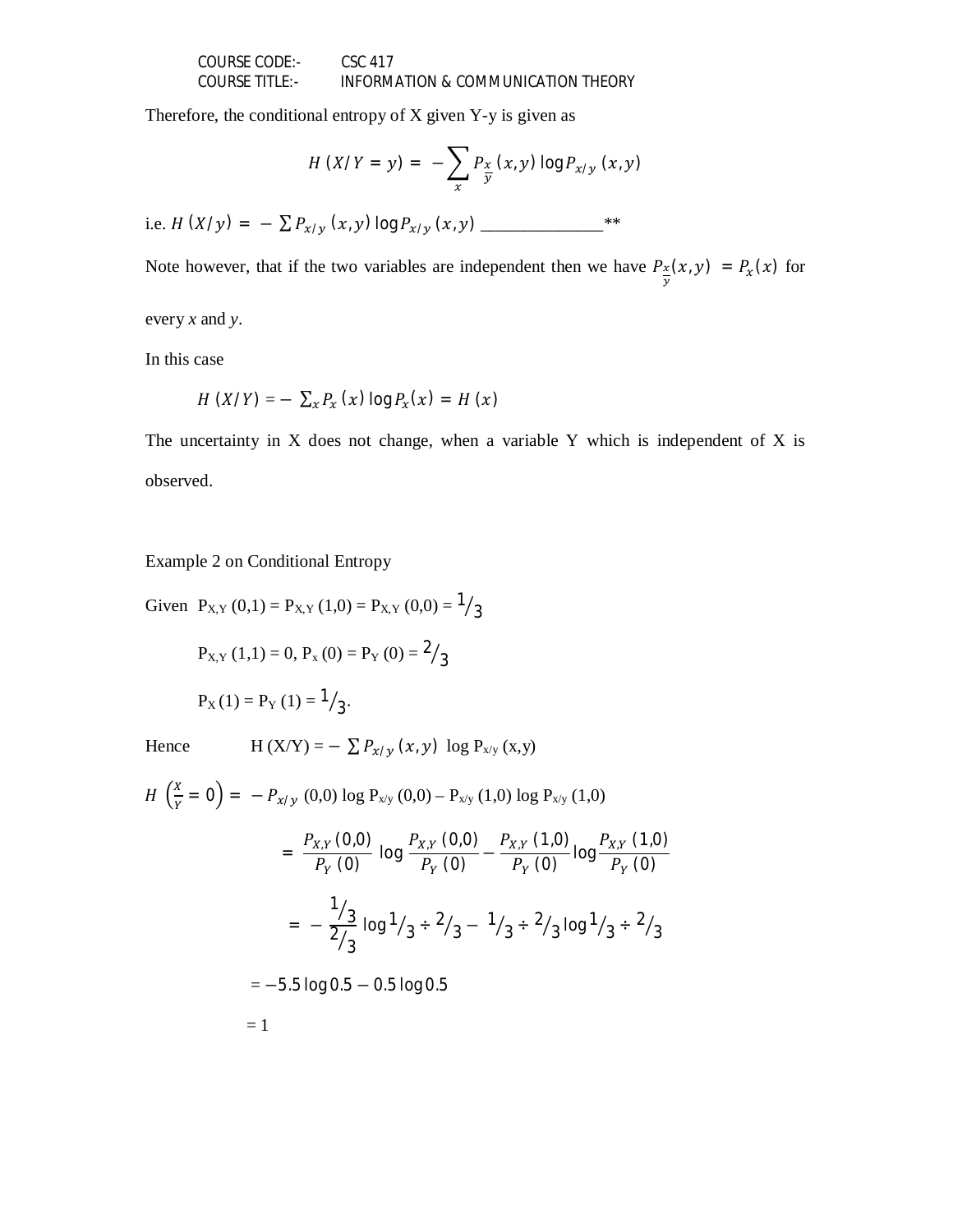COURSE CODE:  
\nCOURSE TITLE:  
\nINFORMATION & COMMUNICATION THEORY  
\n
$$
H(X/Y = 1) = \frac{P_{X,Y}(0,1)}{P_Y(1)} \log \frac{P_{X,Y}(0,1)}{P_Y(1)} - \frac{P_{X,Y}(1,1)}{P_Y(1)} \log \frac{P_{X,Y}(1,1)}{P_Y(1)}
$$
\n
$$
= \frac{1}{3} \div 0 \dots - 0
$$
\n
$$
= 0
$$
\n
$$
H(X) = H(Y) = -\frac{2}{3} \log \frac{2}{3} - \frac{1}{3} \log \frac{1}{3}
$$
\n
$$
= 0.9183
$$
\n∴ H(X|Y = 1) < H(X) < H(X|Y = 0)

# **Property 5b:** Expected Conditional Entropy

In addition to the conditional entropy of X given a particular observation  $Y = y$ , the expected conditional entropy of X given Y, which is the expected value of H  $(x | y)$  relative to y can be considered as

$$
H(X|Y) = \sum_{y} P_{Y}(y)H(X|y)
$$

Note that

$$
P_{XY}(x, y) = P_{(y)} P_{x|y} (x, y)
$$

Therefore, the expected conditional entropy is as follows:

$$
H(X|Y) = \sum_{y} P_{Y}(y)H(X|y)
$$
 \_\_\_\_\_\_\_\_ to expand H<sub>(x|y)</sub>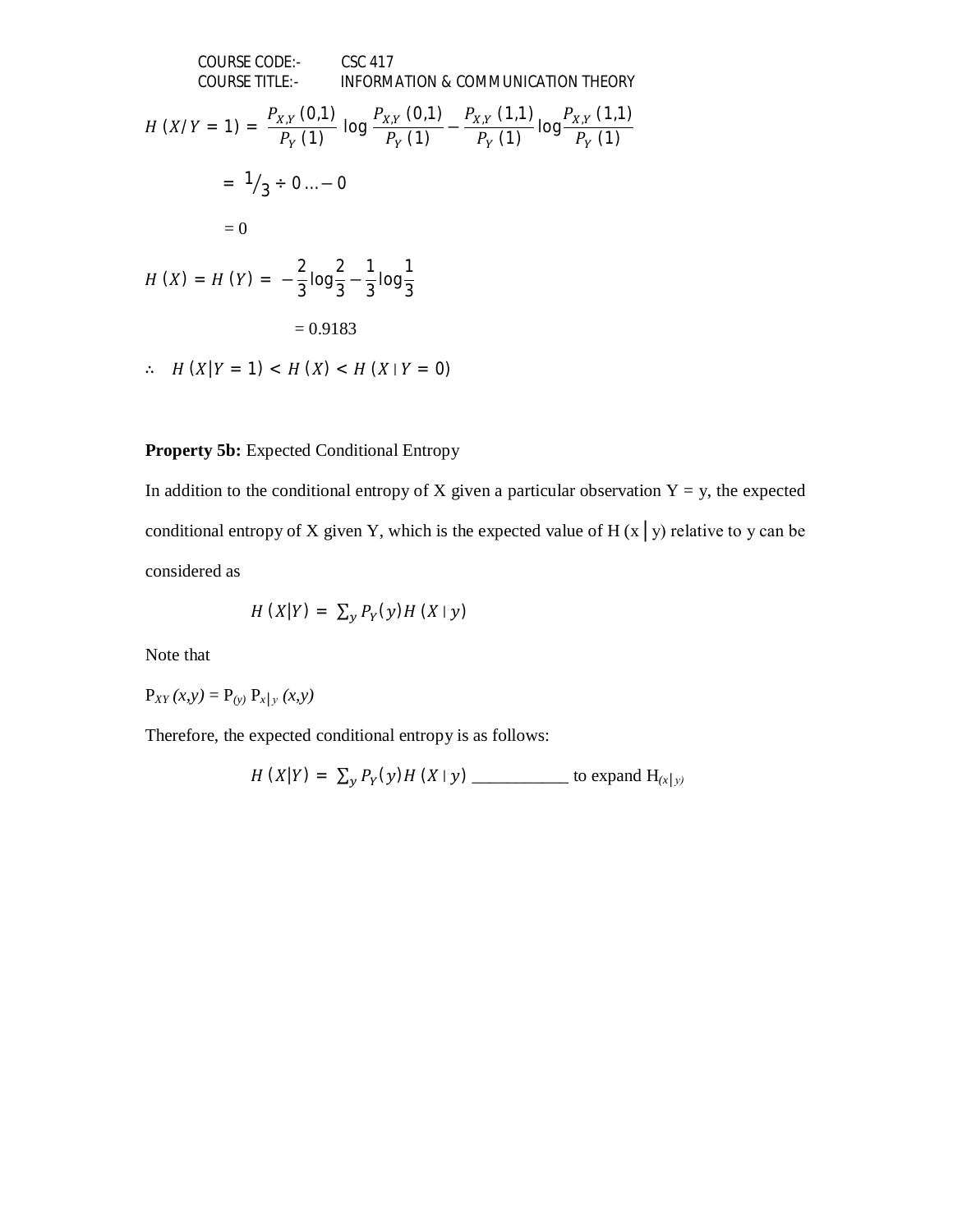From \*\*

$$
H(X|Y) = \sum_{x} \sum_{y} P_{Y}(y) P_{x|y)} (x, y) \log P_{x|y} (x, y)
$$
  
= 
$$
- \sum_{x} \sum_{y} P_{X,Y} (x, y) (x, y) \log \frac{P_{X,Y}(x, y)}{P_{Y}(y)} \text{ from *}
$$
  
= 
$$
- \sum_{x} \sum_{y} P_{X,Y} (x, y) (\log P_{X,Y} (x, y) - \log P_{Y} (y))
$$

 $\Rightarrow$   $H(X|Y) = H(X,Y) - H(Y)$ 

Thus, gives the theorem for a pair of r.v X and Y

$$
H(X,Y) = H(Y) + H(X/Y)
$$

This theorem says the uncertainty of a pair of variables can be considered as the result of a chaining, where the uncertainty of one of the valiables is considered first, say Y and then add the (expected) conditional uncertainty of the second one given the first one.

It can start with any of the variable. Thus

$$
H(X, Y) = H(X) + H(Y | X)
$$

This says that the whole uncertainty in the system is composed of the uncertainty of the input signal H  $(X)$  and the transmission uncertainty over the channel H  $(Y/X)$ 



#### **Transmission channel**

**Example 2.2.1(b)** On Expected Conditional Entropy

From example 2.2.1(a)

$$
H(X|Y) = P_Y(0)H(X|Y = 0) + P_Y(1)H(X|Y = 1)
$$
  
=  $\frac{2}{3}(1) + \frac{1}{3}(0)$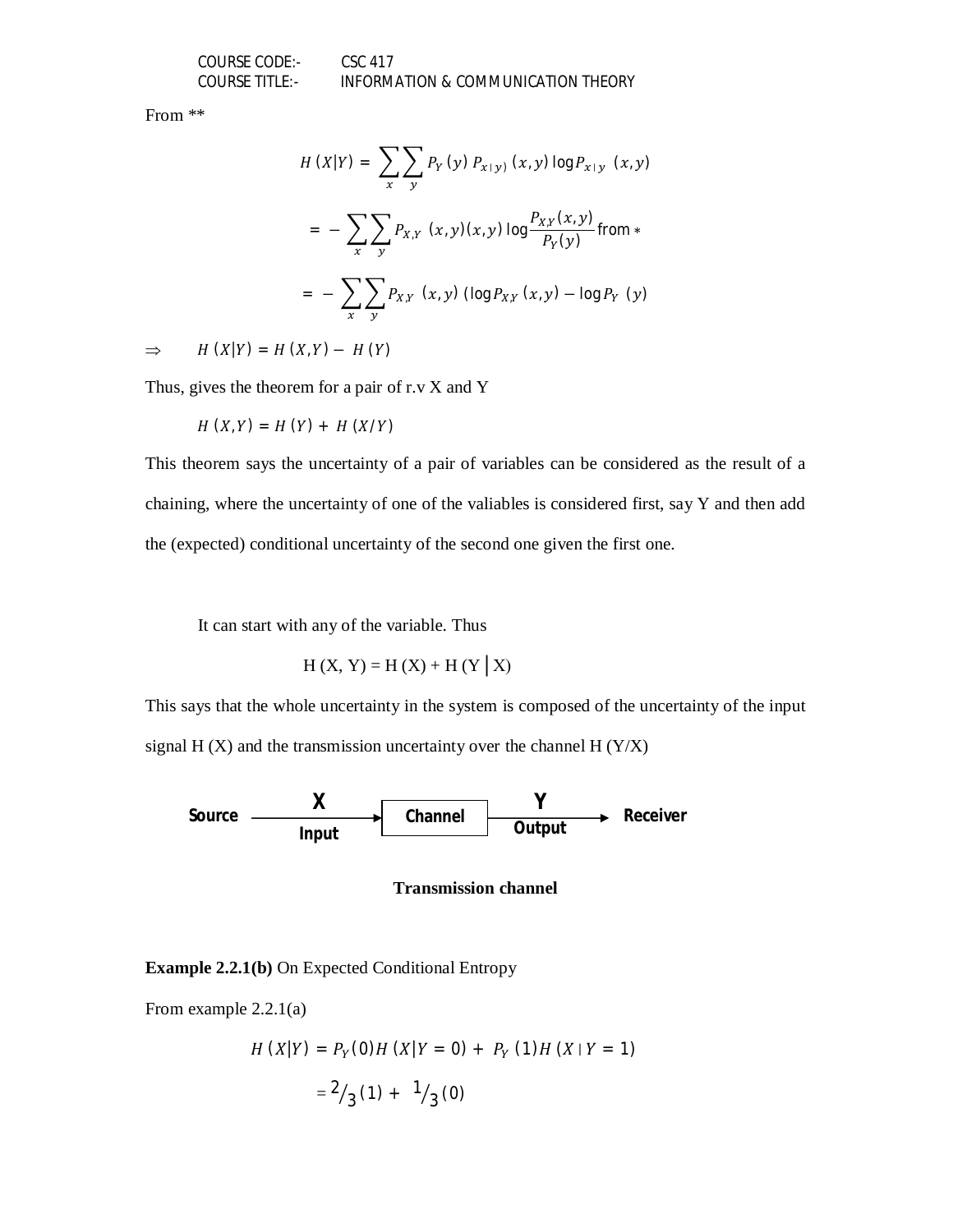$$
= \frac{2}{3} \text{ bit}
$$

 $H(X,Y) = -\log \frac{1}{3} \approx 1.5850$  bit

 $Check : H(X, Y) = H(Y) + H(X|Y)$ 

$$
H(X,Y) = -\sum \sum P(x,y) \log P(x,y)
$$

|         | $H(Y) =$   | 0.9183 |
|---------|------------|--------|
| $^{+}$  | $H(X Y) =$ | 0.6667 |
| H(X, Y) |            | 1.5850 |

=

 $-[P(0, 0) \log P(0, 0) + P(1, 0) \log P(1, 0) + P(0, 1) \log P(0, 1) + P(11, 1) \log P(1, 1)]$  $= -[\frac{1}{2}]$  $\frac{1}{3}$ log $\frac{1}{3}$  +  $\frac{1}{3}$  $\frac{1}{3}$ log $\frac{1}{3}$  +  $\frac{1}{3}$  $\frac{1}{3}$ log $\frac{1}{3}$ + 0]  $=-3$  [<sup>1</sup>]  $/$ 3 $log_2 1$  $\sqrt{3}$ ]  $= -\log_2 1$  $\sqrt{3} = log_2 3 = \frac{log_1 10^3}{log_1 10^2} = \approx 1.5850 \text{ bit}$ 

# **2.2.2 Mutual Information**

Consider a communication channel, with X the input source and Y the output. By observing the output Y we expect a positive amount of information regarding the input X. Although in particular transmission, uncertainty about the input is increased, on average the observation of the output decreases uncertainty about the input.

Given a compound probabilistic choice system  $(S_1 \times S_2, P)$  and the associated random variables X and Y, the mutual information between these 2 variables can be defined as the expected gain in information on one variable, obtained if the other is observed. It is also the difference between the sum of the individual entropies of the 2 variables and the actual entropy of the pair. This implies that mutual information is always non-negative i.e. I  $(X, Y)$  $\geq$  0 if the 2 variables X, Y are independent.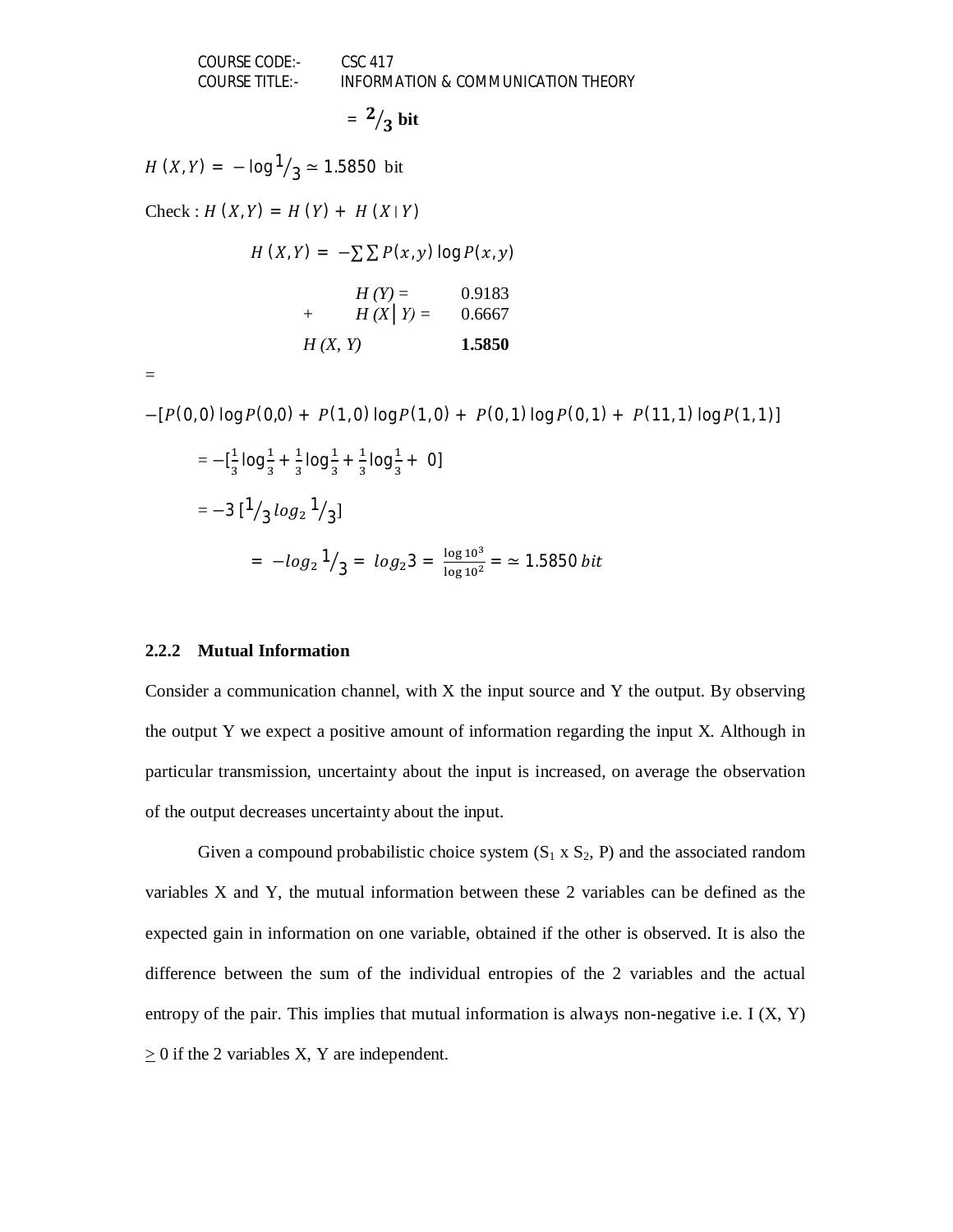i.e. I  $(X, Y) = H(P(X) - H(P(X | Y))$ 

OR  $I(X, Y) = H(X) - H(X|Y)$ 

The goal is to formally quantity the reduction in uncertainty by examining the appropriate subtraction of entropies.

# *Illustration of Mutual Information*

Using the Venn diagram



From this Venn diagram, mutual information can be defined  $I(X|Y)$  or  $I(X, Y)$ 

$$
I(X | Y) = H(X) - H(X | Y)
$$
  
\n
$$
I(X | Y) = H(Y) - H(Y | X)
$$
  
\n
$$
I(X | Y) = H(X) + H(Y) - H(X, Y)
$$

Because this formula is symmetric in X and Y, then  $I(X | Y) = I(Y | X)$ 

So mutual information between X and Y is the same as between Y and X.

#### **Example 2.2.2**

Given the following probability distribution for transmitting information over a channel:

$$
P(X) = \{\frac{1}{2}, \frac{1}{2}, 0\}
$$
  

$$
P(X|Y) = 0) = \{1 - P, P, 0\}
$$
  

$$
P(X|Y) = 1) = \{P, 1 - P, 0\}
$$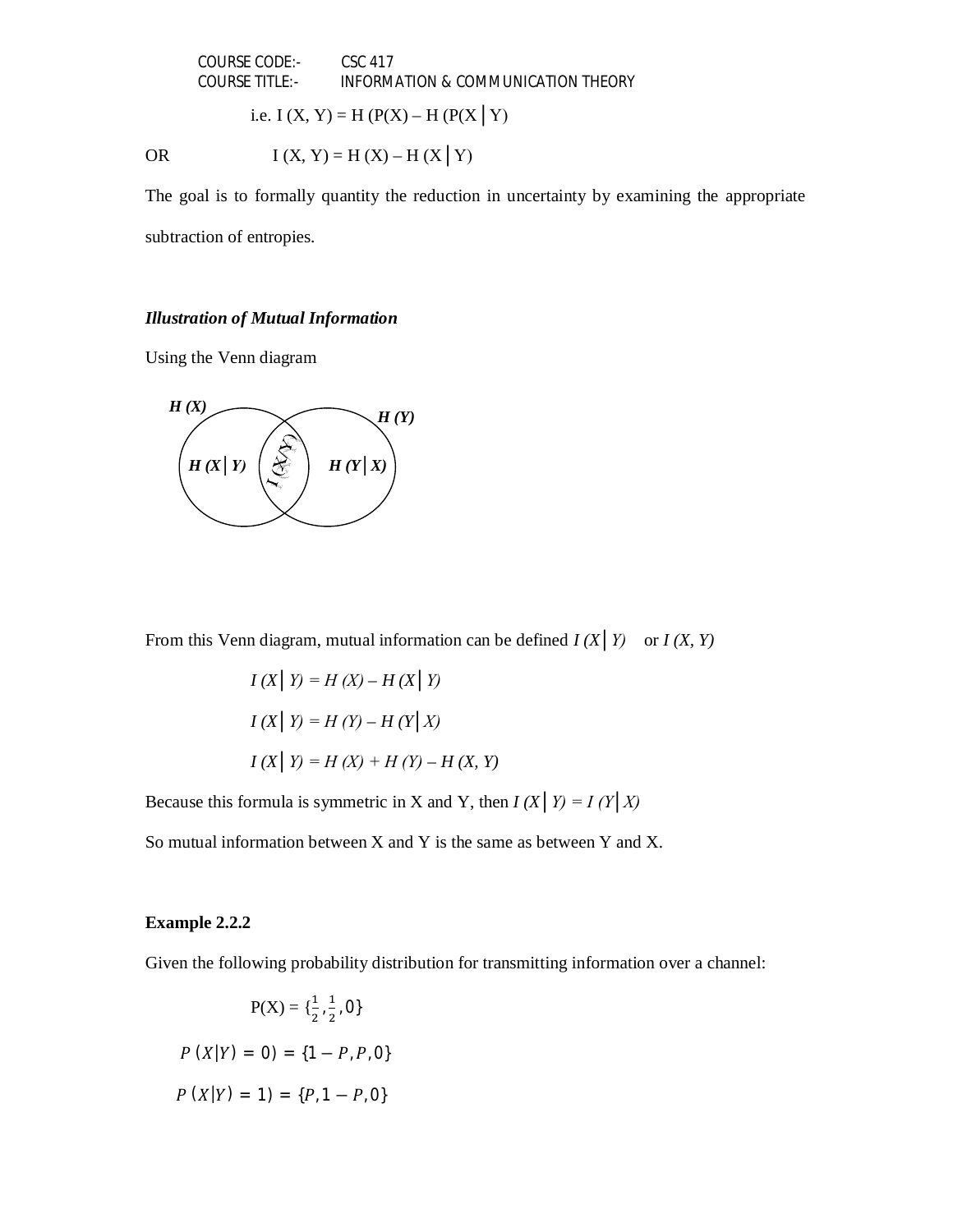| COURSE CODE:-  | CSC 417                            |
|----------------|------------------------------------|
| COURSE TITLE:- | INFORMATION & COMMUNICATION THEORY |

Let the variable,  $P = 0.2$  be the probability of incorrect transmission. Calculate the mutual

information on this distribution.

**Solution:**  $I(X, Y) = H(X) - H(X | Y)$ 

Given are Prob. of incorrect transmission i.e.

 $Y = 1$  and of correct transmission,  $Y = 0$ 

Calculate all the entropies

H (X) = 
$$
-\sum P i \log P i
$$
  
\nH (X) =  $-(\frac{1}{2} \log \frac{1}{2} + \frac{1}{2} \log \frac{1}{2} + 0)$   
\n=  $-\left[-\frac{1}{2} - \frac{1}{2}\right]$  = 1 bit/symbol

$$
H(X|Y) = y) = -\sum P (Y = yi)H (X|Y) = yi)
$$
  
From \*\* H (X|Y = 1) - [P log<sub>2</sub>P + (1 – P)log<sub>2</sub> (1 – P) + 0]  
= -[(1 – P)log<sub>2</sub> (1 – P) + P log<sub>2</sub> P]  
= (1 – P)log<sub>2</sub> (1 – P)<sup>-1</sup> + P log<sub>2</sub> P<sup>-1</sup>]  
= (1 – P)log<sub>2</sub>  $\left(\frac{1}{1-P}\right)$  + P log<sub>2</sub>  $\left(\frac{1}{P}\right)$  = -2 – -2 – -2 – (i)  
H (X|Y = 0) = -[(1 – P)log<sub>2</sub> (1 – P) + P log<sub>2</sub> P + 0]  
= (1 – P)log<sub>2</sub>  $\left(\frac{1}{1-P}\right)$  + P log<sub>2</sub>  $\left(\frac{1}{P}\right)$ 

$$
1 (XiY) = H (X) - [P (Y = 0)H (X|Y 0) + P(Y = 1)H(X|Y = 1)]
$$
  
= 1 - [1/2 [(1 - P)log<sub>2</sub>(\frac{1}{1 - P}) + P log<sub>2</sub>(1/p)]]  
+ 1/2 ((1 - P)log<sub>2</sub>(\frac{1}{1 - P}) + P log<sub>2</sub>(1/p))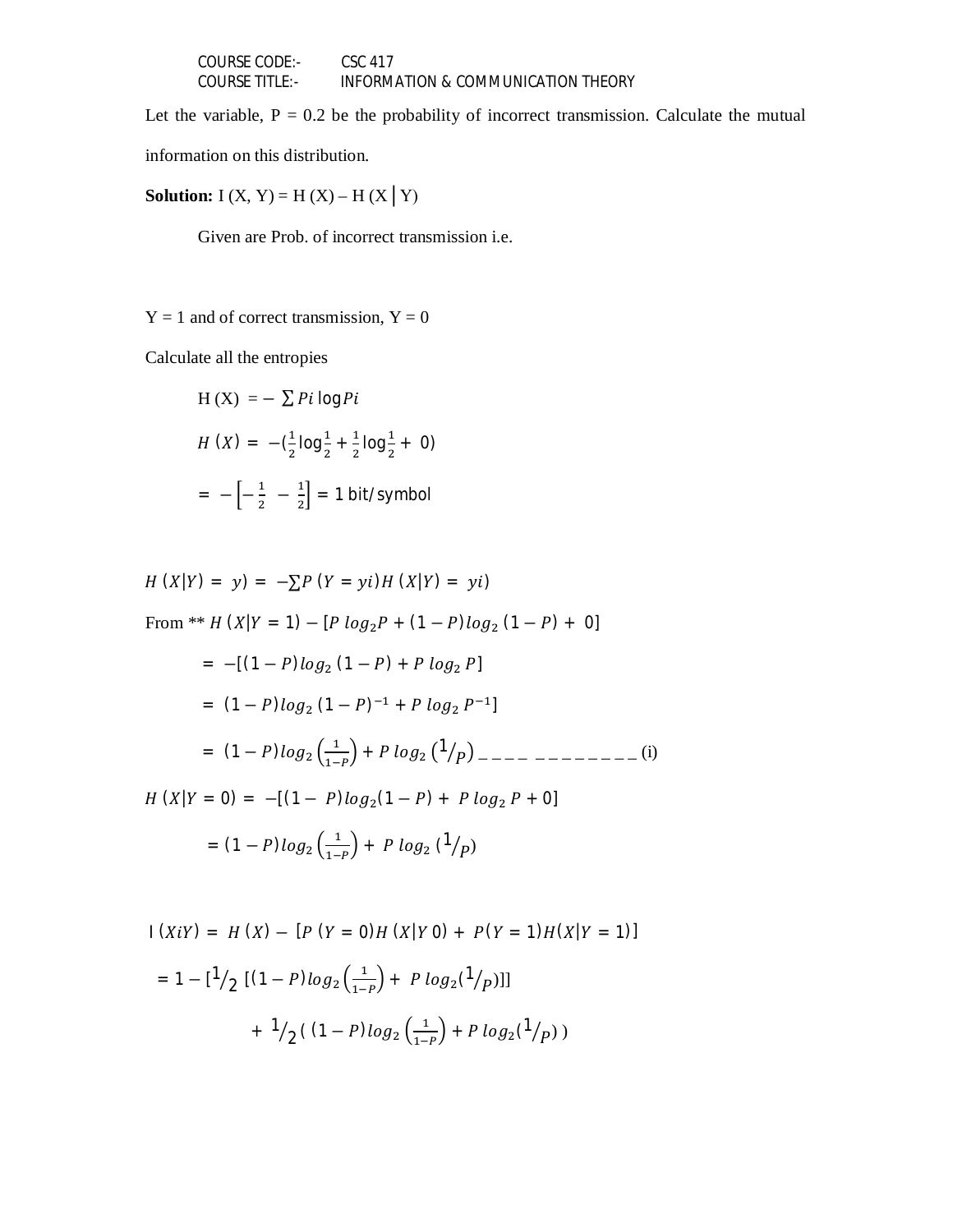COURSE CODE:   
\nCSC 417  
\nCOURSE TITLE: INFORMATION & COMMUNICATION THEORY  
\n= 
$$
1 - [1/2 [(1 - P)log_2(\frac{1}{1-p}) + 1/2 P log_2(1/p) + 1/2 [(1 - P)log_2(\frac{1}{1-p}) + 1/2 P log_2 + (1/p)]
$$
  
\n=  $1 - [(1 - P)log_2(\frac{1}{1-p}) + P log_2(1/p)]$   
\nwhere  $P = 0.2$   
\n=  $1 - [0.8 log_2(\frac{1}{0.8}) + 0.2 log_2(1/0.2)]$   
\n=  $1 - [0.8 log_2 1.25 + 0.2 log_2 5]$   
\n=  $1 - [0.8 \frac{log_{10} 1.25}{log_{10} 2} + 0.2 \frac{log_{10} 5}{log_{10} 2}]$   
\n=  $1 - [0.8 \frac{0.0969}{0.30103} + 0.2 \frac{0.69897}{0.30103}]$   
\n=  $1 - 0.8 (0.321895) + 0.2 (2.32193)$   
\n=  $1 - 0.8 (0.321895) + 0.2 (2.32193)$   
\n=  $1 - 0.721902$   
\n= 0.278098

### **2.3.3 Kullback-Leibler Divergence**

There is another important notion of information theory. Considered two probabilistic choice system, with the same choice set S, but different probability distributions. If X and Y are the corresponding r.v., this definition

$$
K = (P_{X_1} P_Y = \sum_{x \in S} P_X(x) \log \frac{P_X(x)}{P_Y(x)}
$$

This is called the Kullback-Leibler divergence between X and Y. It is a kind of distance between the probability distribution of X and Y. it is also called the Relative entropy two distributions.

$$
K = (P_X, P_Y) = 0 \text{ if } P_X = P_Y
$$
  
and 
$$
K = (P_X, P_Y), K = (P_Y, P_X) \ge 0
$$
 (?)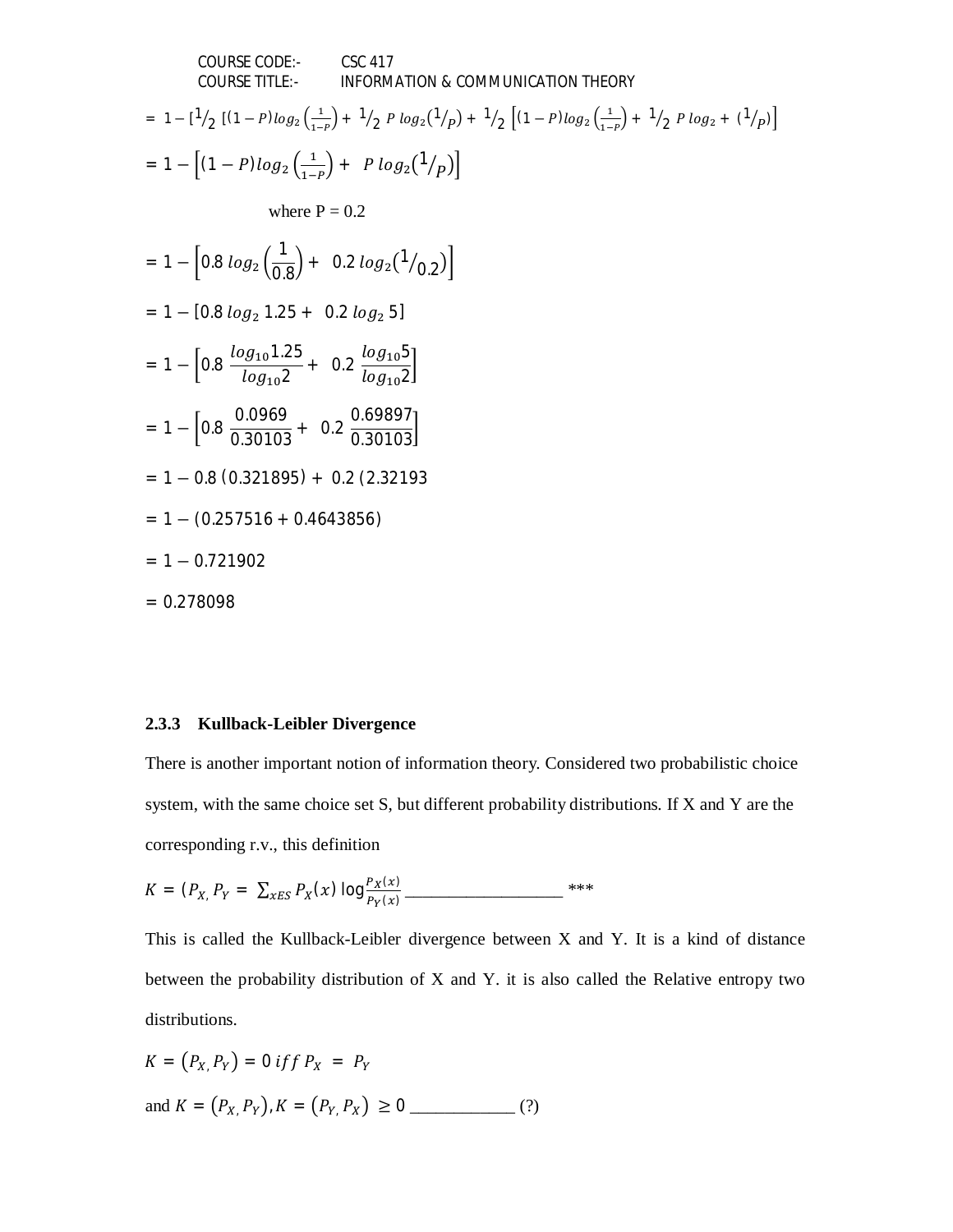COURSE CODE:- CSC 417 COURSE TITLE:- INFORMATION & COMMUNICATION THEORY

from \*\*\*, we can show that (?) holds

$$
K = (P_{X_1} P_{Y_1}) = \sum P_X(x) \log P_X(x) - \sum P_X(x) \log P_Y(x)
$$

From Lemma 1 in the note then

$$
K = (P_{X_i} P_Y) \geq 0
$$

**Example 2.2.3**

Given 
$$
P_X(0) = 0.2
$$
 and  $P_X(1) = 0.8$   
 $P_Y(0) = 0.26$  and  $P_Y(1) = 0.74$ 

then 
$$
K(P_{X_1} P_Y) = P_X(0) \log \frac{P_X(0)}{P_Y(0)} + P_X(1) \log \frac{P_X(1)}{P_Y(1)}
$$
  
= 0.2  $\log_2 \frac{0.2}{0.26} + 0.8 \log_2 \frac{0.8}{0.74}$   
 $\approx 0.0143 \text{ bit}$ 

Also,

$$
K(P_{Y_1} P_X) = P_Y(0) \log \frac{P_Y(0)}{P_X(0)} + P_Y(1) \log \frac{P_Y(1)}{P_X(1)}
$$
  
= 0.26  $\log_2 \frac{0.26}{0.2} + 0.74 \log_2 \frac{0.74}{0.8}$   
 $\simeq 0.015 \text{ bit } \Rightarrow K(P_{X_1} P_Y) \neq K(P_{Y_1} P_X)$ 

Check example 1.32 in the textbook

# **2.3 SOURCE CODING**

In a digital communication system, the aim of the designer is to convert any information into digital signal, pass it through the transmission medium, and at the receiving end, reproduce the digital signal exactly. To achieve this objective, two important requirements are;

1. To code any type of information into digital format. Note that the world in analog e.g. voice signals, images etc. There is need to devise mechanism to convert these analog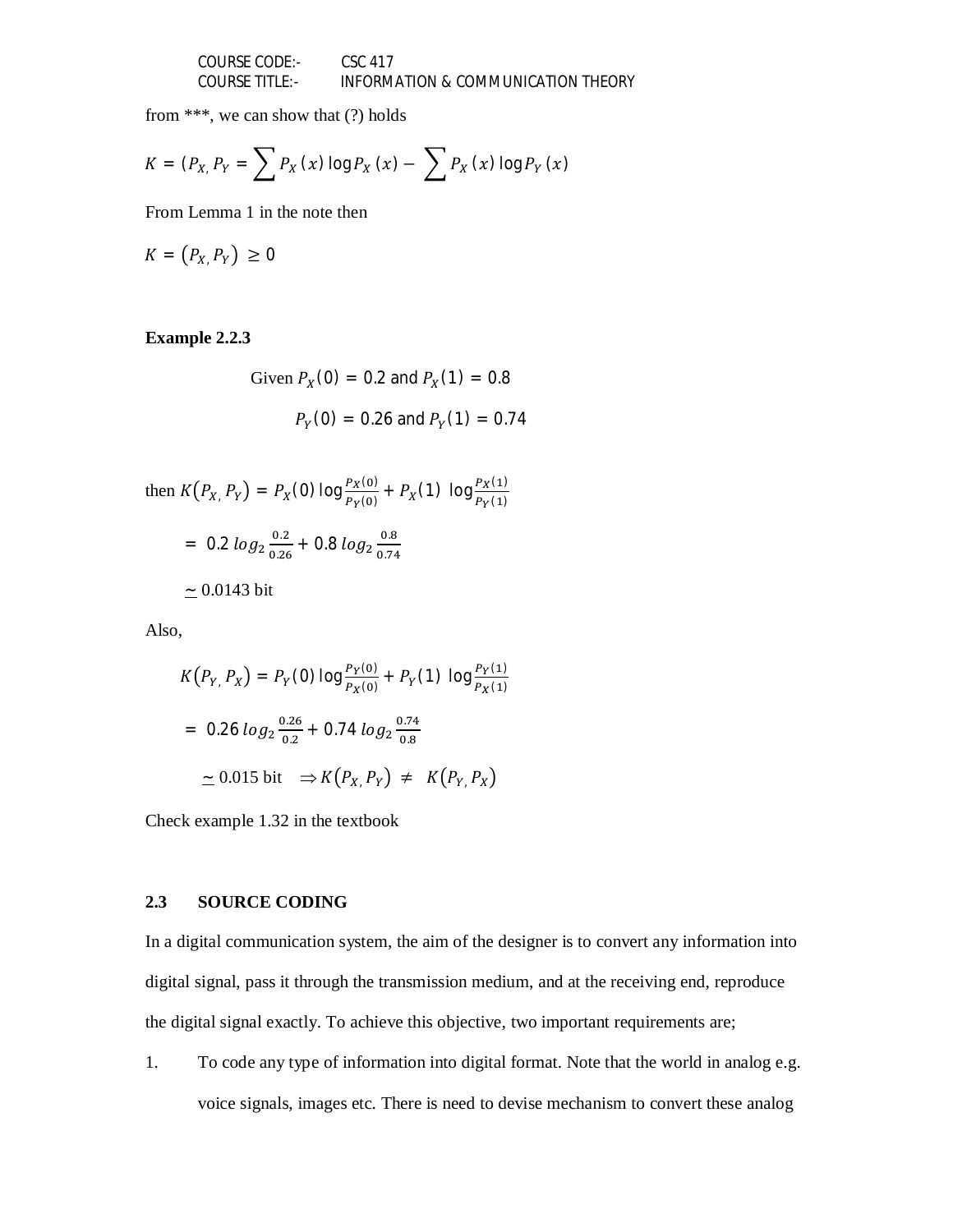signals into digital format. If the source produces symbols (such as A, B), there is need to convert these symbols into a bit stream. This coding has to be done efficiently so that the smallest number of bits is required for coding.

2. To ensure that the data sent over the channel is not corrupted. Noise introduced on the channels cannot be eliminated, hence there is need to introduce some special coding technique to overcome the effect of noise.

These two aspects have been addressed in source coding theorem and channel coding theorem.

# **2.3.1 Source Coding Theorem**

The source coding theorem states that "the number of bits required to uniquely describe an information source can be approximated to the information content as closely as desired" Shannon theorem does not state the type of coding technique but puts a limit on the minimum number of bits required. \*Engineers are staying to achieve the limit all these 50 > years. Consider a source that produces two symbols A and B with equal probability.

### **Table 1**

| <b>Symbol</b> | <b>Probability</b> | <b>Code Word</b> |  |
|---------------|--------------------|------------------|--|
| А             | 0.5                |                  |  |
| R             | 0.5                |                  |  |

For this coding, we require 1 bit/symbol. Now consider a source that produces these same two symbols, but instead of coding A and B directly, it can be coded as AA, AB, BA, BB. The probabilities of these symbols with their associated codewords are shown here;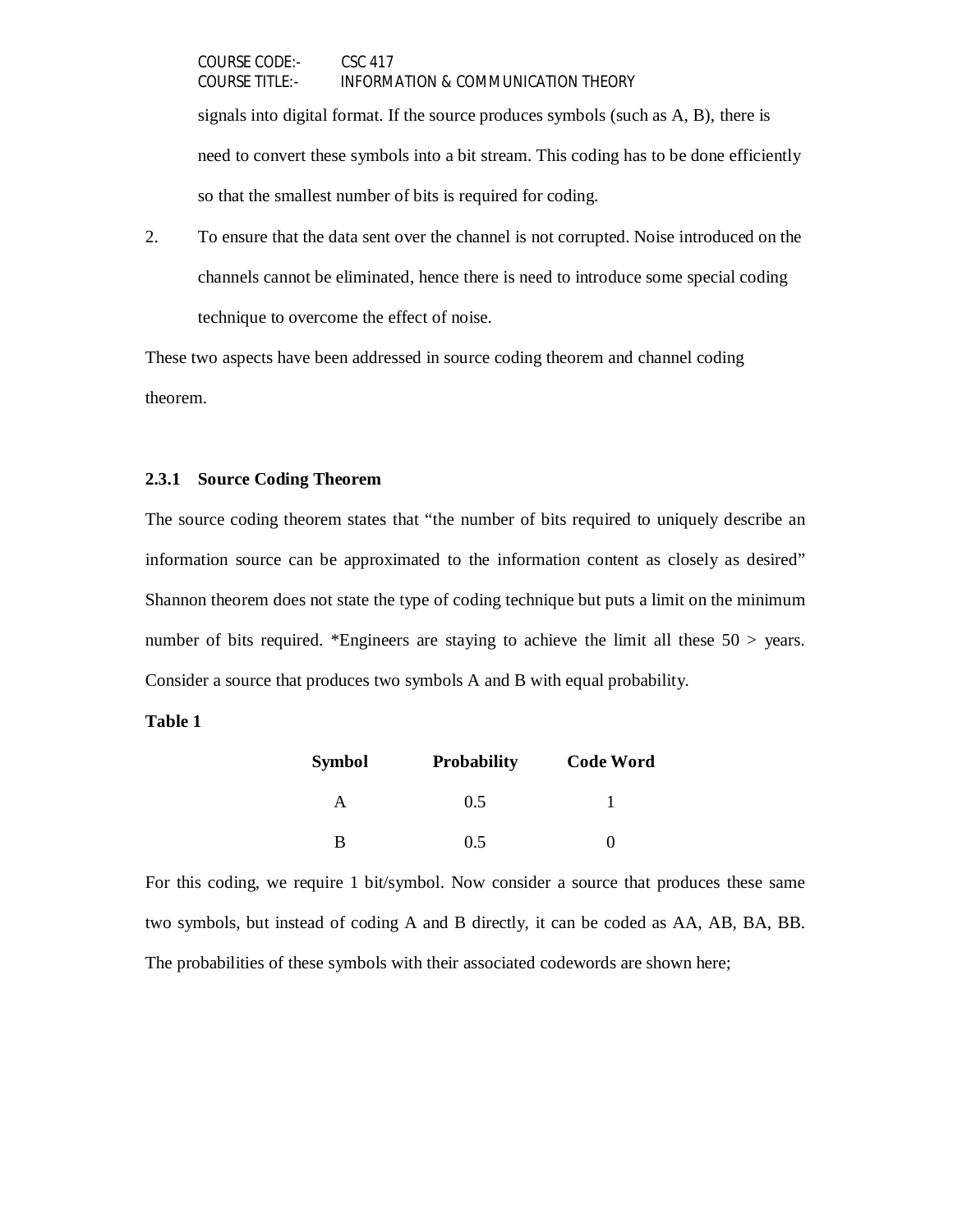#### **Table 2**

| <b>Symbol</b> | <b>Probability</b> | <b>Code Word</b> |
|---------------|--------------------|------------------|
| AA            | 0.45               | $\theta$         |
| AB            | 0.45               | 10               |
| <b>BA</b>     | 0.05               | 110              |
| ВB            | 0.05               | 111              |

In this case, there are different sizes of bits or each codeword. So the average number of bits required per symbol can be calculated using the formula

$$
L = \sum_{i=1}^{I} P(i)
$$
  
where I = |X|

That is, the average or expected length of codeword, denoted by L. where P(i) is the probability and l(i) is the length of the codeword.

from Table 2

 $L = [1*0.45 + 2*0.45 + 3*0.05 + 3*0.05]$ 

 $= 1.65$  bits/symbol.

The entropy of the source is 1.469 bits/symbol.

So if the source produces the symbols in the following sequence:

A A BA BA AB BB

Then source coding gives the bit stream.

0 110 110 10 111

This coding scheme requires 1.65 bits/symbol. The coding mechanism taking the probabilities into consideration is a better coding technique. The theoretical limit of the number of bits/symbol is the entropy which is 1.469 bits/symbol. The entropy of the source provides the lower bound of the average codeword length of the source code i.e.

$$
L\left(c\right) \geq \frac{H\left(X\right)}{\log n}
$$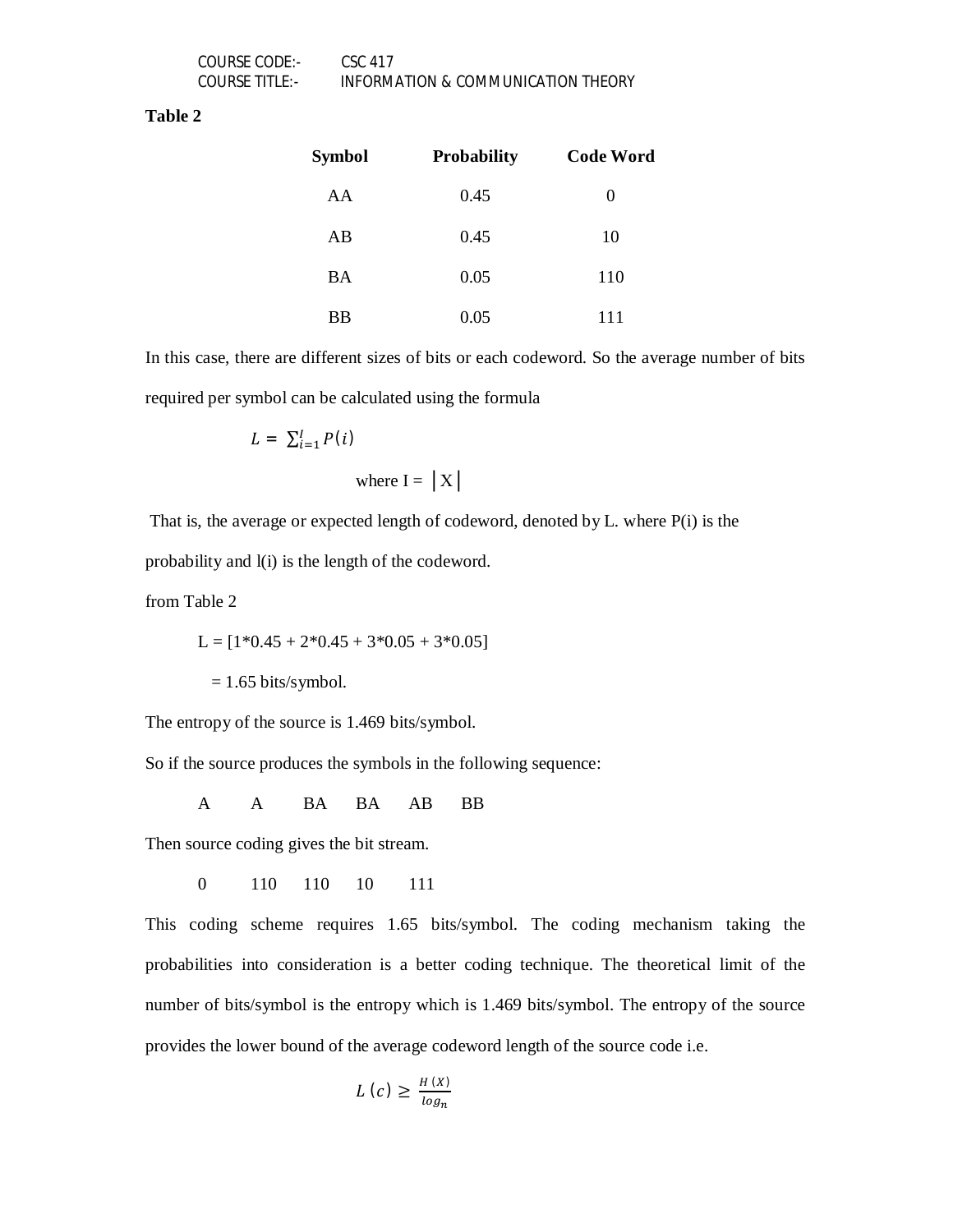| COURSE CODE:-  | CSC 417                            |
|----------------|------------------------------------|
| COURSE TITLE:- | INFORMATION & COMMUNICATION THEORY |

where  $\text{Pi} = n^{-li} \Rightarrow L(c) = Hn(x)$ 

where  $n$  is the size of the code alphabet.

# **Proof**

$$
H(x) = -\sum_{i=1}^{n} P_i \log P_i
$$

$$
= -\sum n^{-li} \log n^{-li}
$$

$$
= \sum lin^{-li} (\log n)
$$

$$
\log n \sum li n^{-li}
$$

$$
L(C) = \sum_{i=1}^{I} li Pi = \sum li n^{-li}
$$

i.e.  $H(x)$   $log_n L(c)$ 

$$
\Rightarrow L(C) = \frac{H(x)}{\log n}
$$

Only when  $Pi = n^{-li}$ 

Example 2.3.1: Let X be a r.v. with the following distribution and codeword assignment

$$
P(X = 1) = V_2; \qquad C(1) = 0
$$
  

$$
P(X = 2) = \frac{1}{4}; \qquad C(2) = 10
$$
  

$$
P(X = 3) = \frac{1}{8}; \qquad C(3) = 110
$$
  

$$
P(X = 4) = \frac{1}{8}; \qquad C(4) = 111
$$

Find (i) the mean information provided by the source X (ii) the expected length of codeword,

C (i.e. the average number of bit used.

# **Solution**

(i) The mean information i.e. the entropy,  $H(x) = \sum P(xi) \log_2 P(xi)$ 

$$
= \frac{1}{2} \log \frac{1}{2} + \frac{1}{4} \log \frac{1}{4} + 2 \left( \frac{1}{8} \log \frac{1}{8} \right)
$$
  
= 1.75 bits/symbol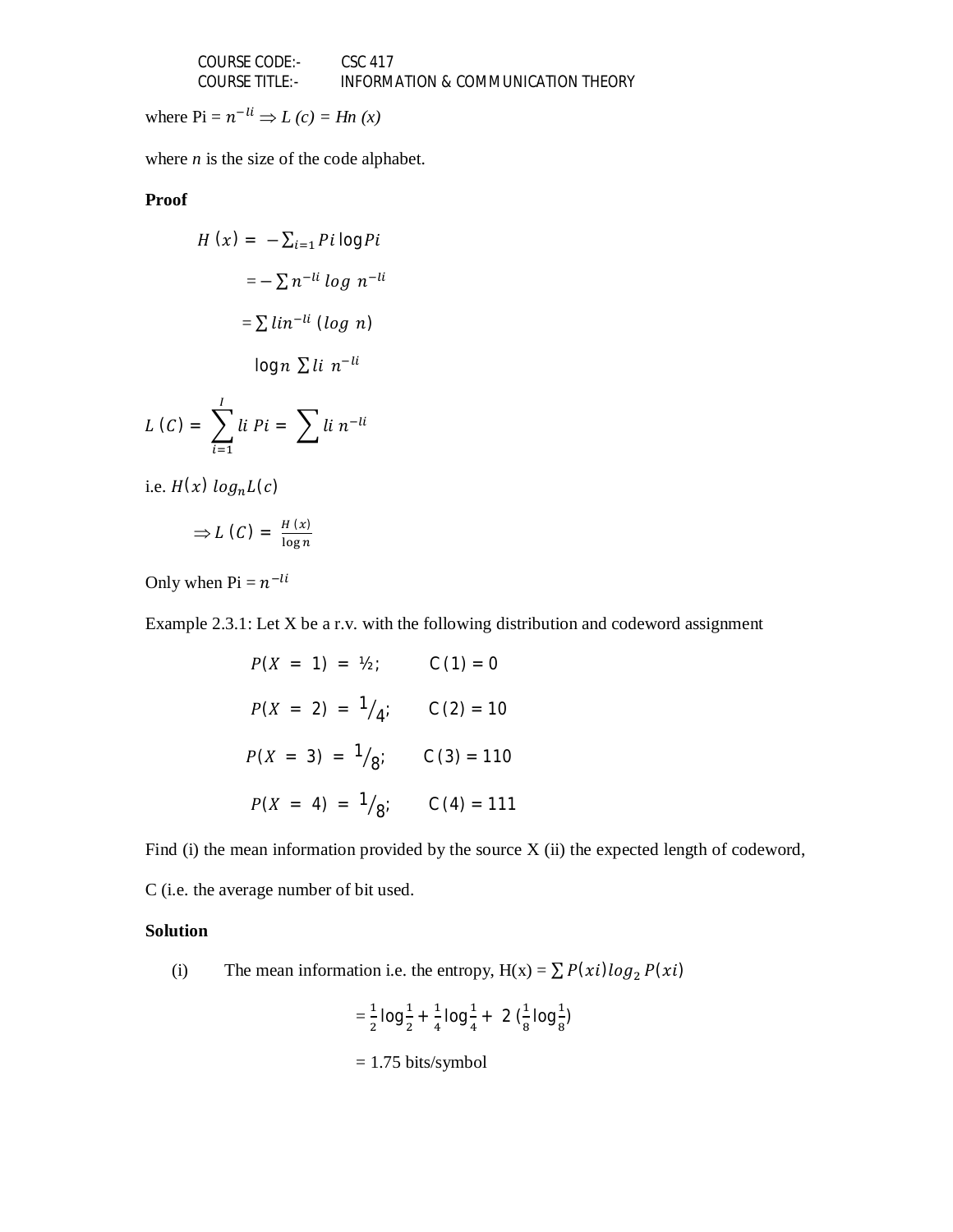(ii) the expected length of codeword c, i.e.  $L(C)$ 

$$
L(C) \sum P(x) l(x)
$$
  
=  $\frac{1}{2}(1) + \frac{1}{4}(2) + \frac{1}{8}(3) + \frac{1}{8}(3)$   
=  $\frac{1}{2} + \frac{1}{2} + \frac{3}{4}$ 

 $= 1.75$  bits

$$
\Rightarrow L(C) \ge \frac{H(x)}{\log_2 n}
$$

$$
\ge \frac{1.75}{\log_2 4} \ge \frac{1.75}{2}
$$

$$
2.3 \ge 0.875
$$

## **2.3.1.1 Classes of Codes**

There are basic requirements for a useful symbol code.

First, any encoded string must have a unique coding.

Second, the symbol code must be easy to decode.

Thirdly, the code should achieve as much compression as possible  $(i.e. L(C))$ 

(1) Any encoded string must have a unique decoding. A code (x) is said to be nonsingular if distinct elements in X map into different strings in  $F^*$  (where F is the set of finite length strings of symbols from q-ary alphabet, assume  $F = \{0, 1, \dots, q-1\}$  for a q-ary alphabet  $(C: X \rightarrow F*)$ ).

i.e. for x, y 
$$
\underset{y \to C}{x \to c}
$$
 (*x*)

that is for any  $x \neq y$ , where  $x, y \, \text{E}[X]$  we have  $C(x) \neq C(y)$ 

Non-singularity means that if a single value of X is transmitted, it can be uniquely decoded. The extension of a code C is the mapping from finite length strings of  $X$  to finite length strings of F, defined by  $C(x_1, x_2, ..., x_n = C(x_1), C(x_2), ..., (x_n)$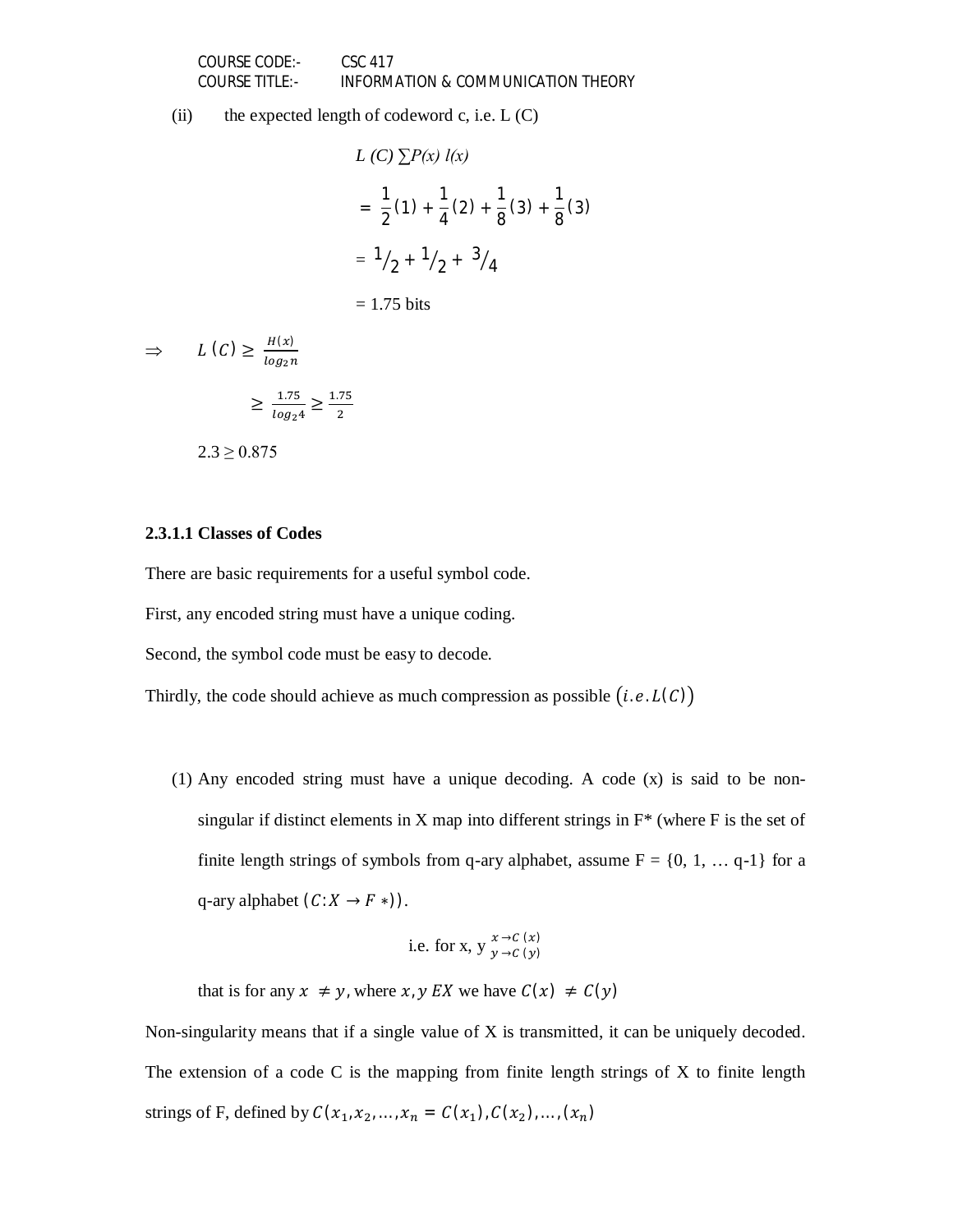COURSE CODE:- CSC 417 COURSE TITLE:- INFORMATION & COMMUNICATION THEORY e.g. if  $C(a) = 00$  and C (b) = 11 then C (aa) = 00 00, C (ab) = 00 11

A code is called uniquely decodable, if its extension is non-singular from the example 2.3.1 with the information given, any sequence of bits can be uniquely decoded e.g 0110111100110 is 134213

#### **(2) The symbol code must be easy to decode**

A symbol code is easiest to decode if it is possible to identify the end of a codeword as soon as it arrives which means that no codeword can be a prefix of another codeword. {A word C is a prefix of another word d if a tail string the concatenation ct is identical to d.

e.g. 0 is a prefix of 010 and 011

Any encoded string in a uniquely decodable code has only one possible source string producing it. However, one may have to look at the entire string to determine even the first symbol in the corresponding source string. A code is said to be instantaneously decodable following each code word in any string of codewords can be decoded as soon as its end is reached. A code is called a prefix code or an instantaneous code if no codewords is a prefix of any other codeword.

#### **Example 2.3.1(b)**

If  $C = \{0, 10, 110, 111\}$  then the string 010111111010 can be parsed as 0 10 111 110 10

In other to illustrate classes of codes, the table below illustrates the differences.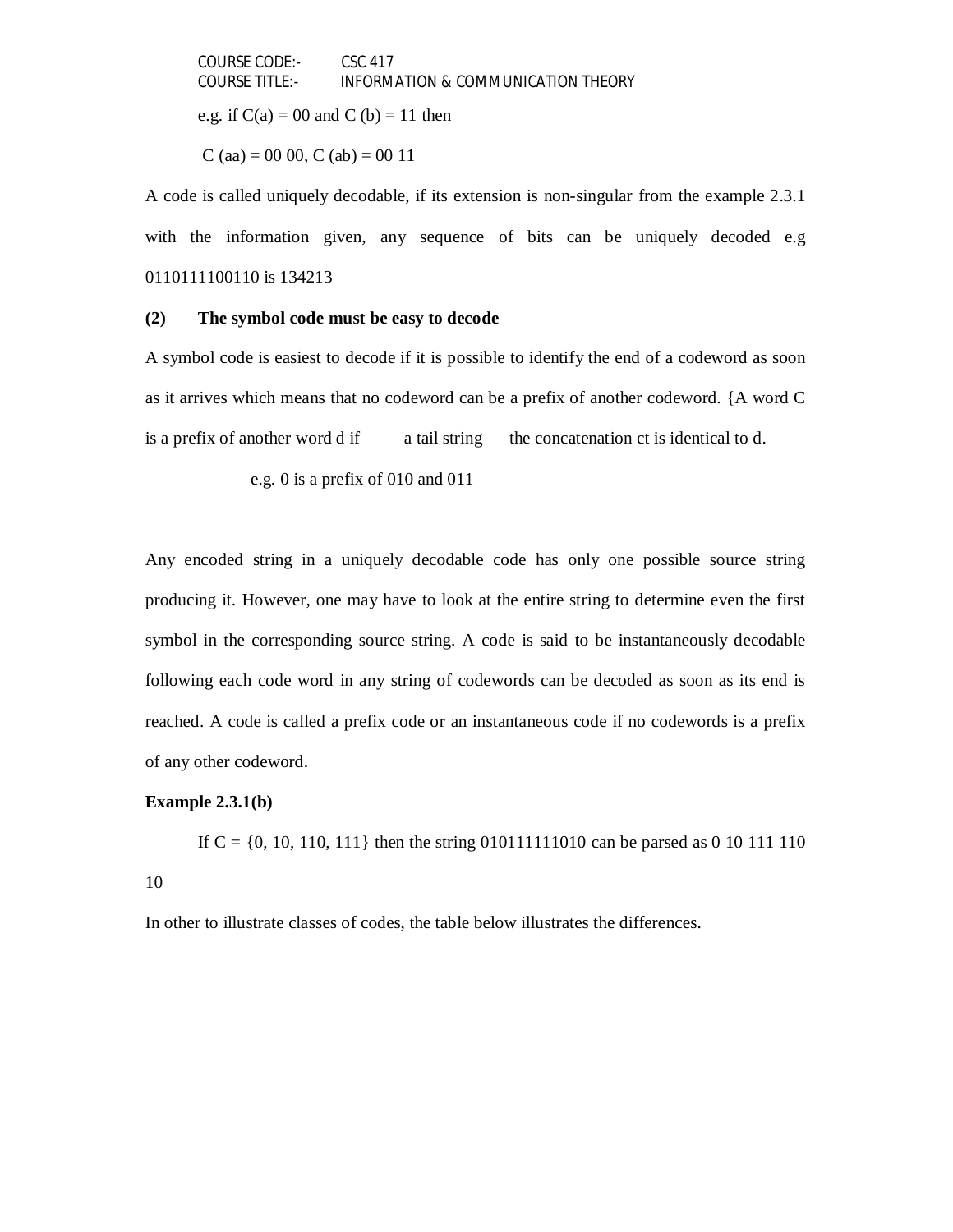| COURSE CODE:-  | CSC 417                            |
|----------------|------------------------------------|
| COURSE TITLE:- | INFORMATION & COMMUNICATION THEORY |

# **Table 3**

|             | <b>Singular</b> | Non-singular<br>but not uniquely<br>decodable | <b>Uniquely</b><br>decodable but<br>not<br>instantaneous | <b>Instantaneous</b> |
|-------------|-----------------|-----------------------------------------------|----------------------------------------------------------|----------------------|
| $\mathbf X$ |                 |                                               |                                                          |                      |
|             | O               | O                                             | 10                                                       | O                    |
|             | $\theta$        | 010                                           | 00                                                       | 10                   |
| 3           | $\Omega$        | 01                                            | 11                                                       | 110                  |
|             |                 | 10                                            | 110                                                      | 111                  |

# **Example 2.3.1 (c)**

Consider some information source, U, the symbols of which are  $U_1$ ,  $U_2 = 2$  and  $U_3$  and  $U_4 =$ 4 with the following probability distribution.

| U,           |          |      | ∍     |       |
|--------------|----------|------|-------|-------|
| $P(U = U_i)$ | 0.5      | 0.25 | 0.125 | 0.125 |
| $C(U_i)$     | $\theta$ | 10   | 110   | 111   |

- I. Is this code instantaneously decodable?
- II. Encode the message 423312
- III. Decode the sequence 101101010

# **Solution**

- (i) Any prefix code is instantaneously decodable and conversely any instantaneously decodable code is prefix code. This implies that the code is instantaneously decodable.
- (ii) 1423312
	- 011110110110010
- (iii) 101101010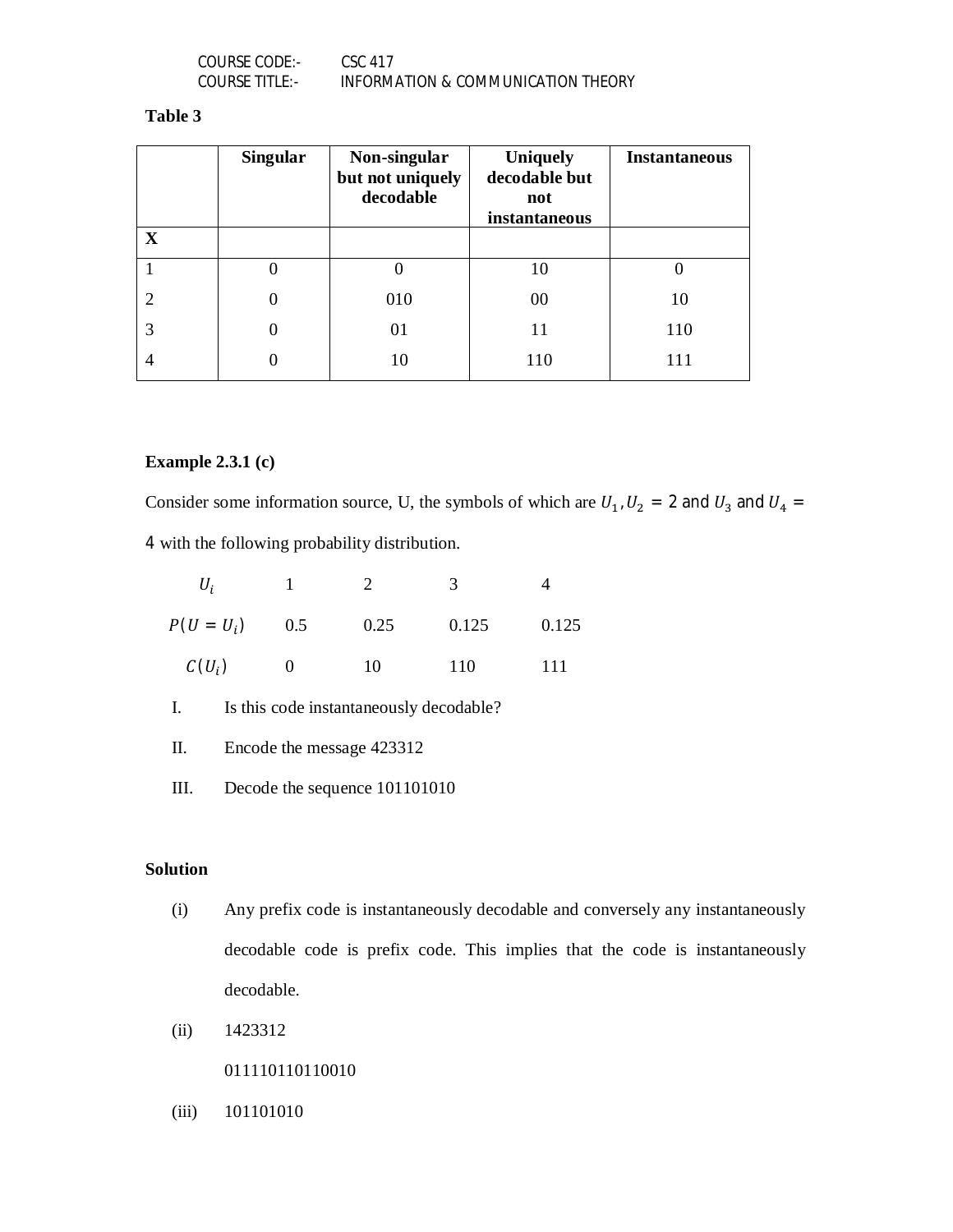$= 2322$ 

In order to construct instantaneous codes of minimum expected length to describe a given source, Kraft inequality appears as a sufficient condition.

# **2.3.1.2 Kraft Inequality Theorem**

For any instantaneous code over an alphabet of size, q the codeword length  $\ell_1$ ,  $\ell_2$ , ...  $\ell_m$ most satisfy the inequality:

ݍ ∑ ି ≤ 1 ୀଵ ………… (1) where q.2 for any binary alphabet

Conversely, given a set o codeword length that satisfy this inequality, J an instantaneous code with these word lengths.

i.e. always *f* a prefix code C with precisely these codeword lengths,  $\ell(x)$ .

when equation (1) is satisfied with equality, the corresponding prefix code is called complete code.

e.g. using these codewords {0, 10, 11}

$$
\Sigma 2^{-l} = 2^{-1} + 2^{-2} + 2^{-2}
$$
  
=  $\frac{1}{2} + \frac{1}{4} + \frac{1}{4} = 1$   
 $\Rightarrow$  a complete code.

Kraft inequality show when a prefix code exists and does not answer the question if a given code is indeed prefix-free code.

### **Proof:**

Kraft inequality is proved by building a tree representation of all possible binary strings as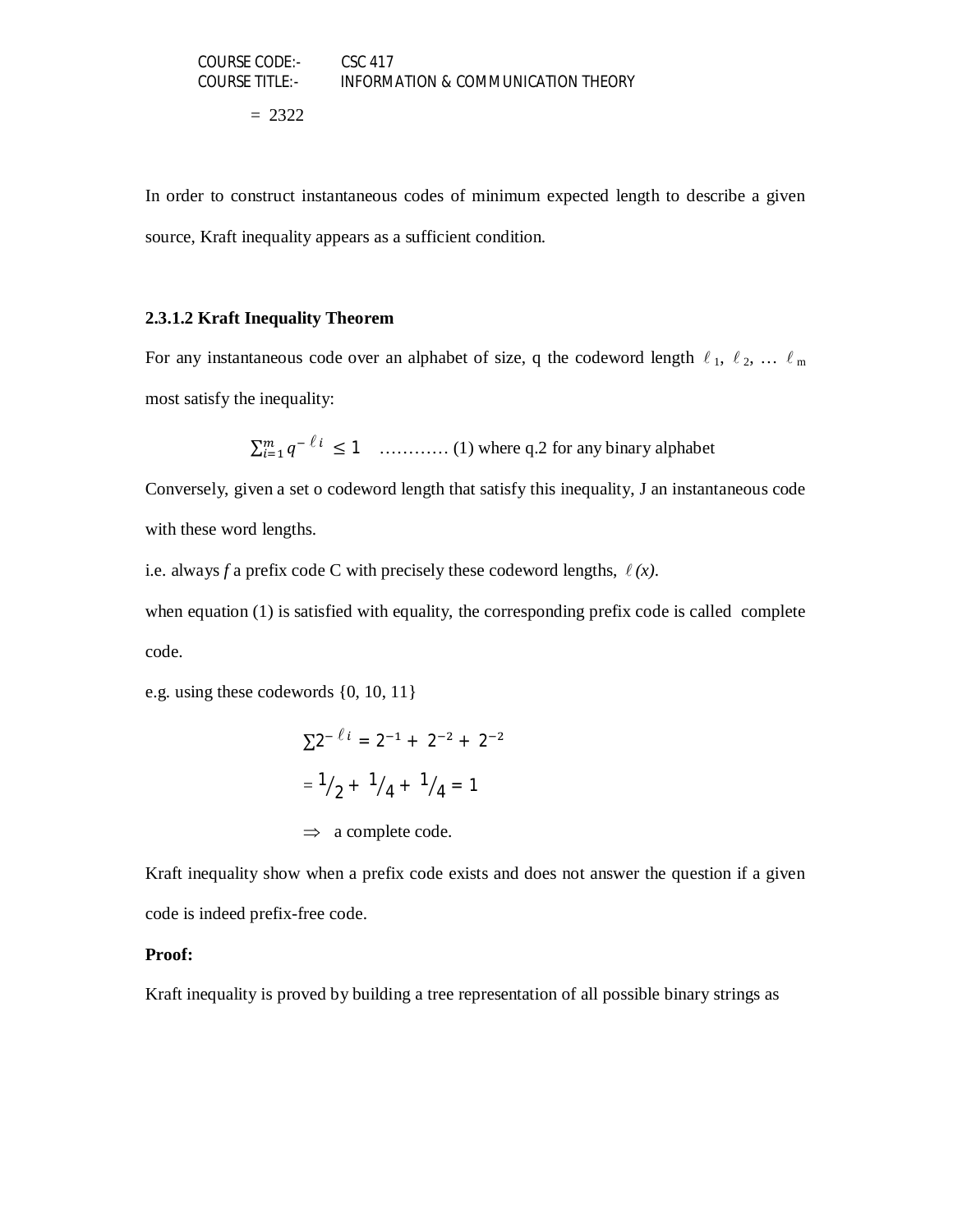

**Theorem 1 (Kraft Inequality)**: Given a message set A. any prefix code C, characterized by a set of codeword length  $\ell$  (x); x EA satisfies the Kraft inequality.

$$
\sum_{x \in A} \left(\frac{1}{2}\right) \ell^x \leq 1
$$

# **Proof:**

To prove this inequality, a tree representation of all possible binary strings, is built as



This tree extends downward towards infinity. To each branch point in this tree, a binary string is associated which simply represents all bits one runs into if one follows the directed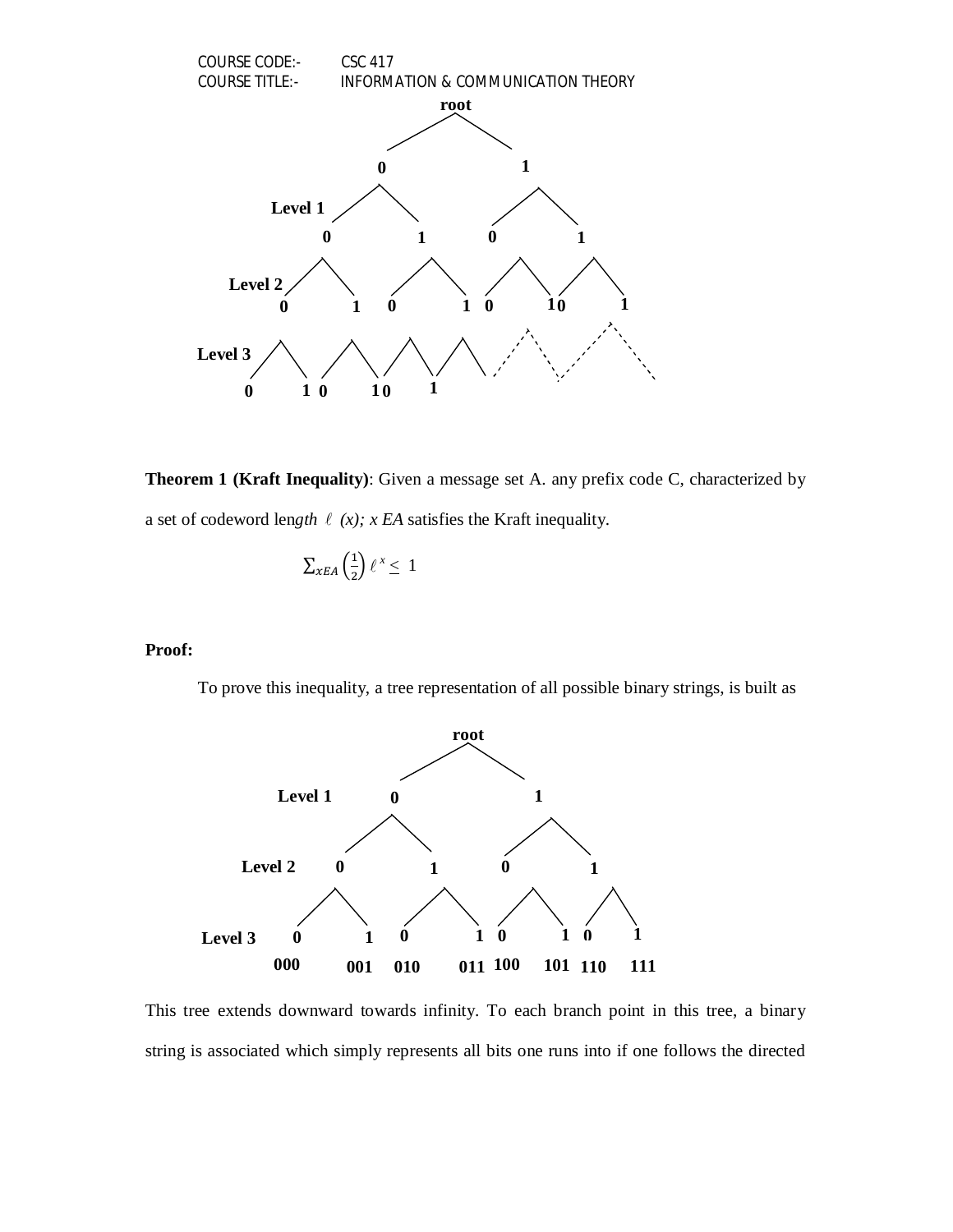path from the directed path from the root to that particular branch point e.g. at level 1, we have the branch points 0 and 1, level  $2:00, 01, 10, 11$  and so on.

- At level n, the binary strings associated with the nodes are just the binary representations of the numbers, 0, 1, ...  $2^{n} - 1$  e.g. for level 3 it is  $2^{3} - 1 = 7 \implies$ binary representation of 0, 1, … 7.
- Those strings that actually occur among the codewords of a prefix code C under consideration are marked with a (in the tree, the codewords occurring up to length 3 are 00, 01 and 1000).
- Since C is a prefix code we know that, once a branch point is selected to correspond to a codeword (marked by a), there can be no other further down along the tree rooted in that particular branch point.
- Weights are associated with the branch points of the tree as follows, staring with weight 1 at the root. The two nodes at level 1 each carry weight  $\frac{1}{2}$ , the four nodes at level 2 each carry weight ¼ , and so on

i.e. the  $2<sup>K</sup>$  nodes at level K each carry weight  $2<sup>-K</sup>$ . This construction ensures that irrespective of the level K,

- (i) the total weight of all  $2<sup>K</sup>$  nodes at that level adds up to 1.
- (ii) The total weight of a subset set nodes which together form the complete set of descendants of a node at level  $\ell < K$  (containing  $2^{K-\ell}$  elements) adds up to  $2^{-\ell}$ i.e. the weight of the originating node.

Now at each level  $n \ge 1$ , one can divide the set of nodes into three disjoint groups:

- (i) nodes that are blocked and may not be used for codewords because they are descendants of a node that has been used as a codeword  $C(x)$  at a level weight adds up to  $2^{-\ell(x)}$
- (ii) nodes that are used as codewords at the level n.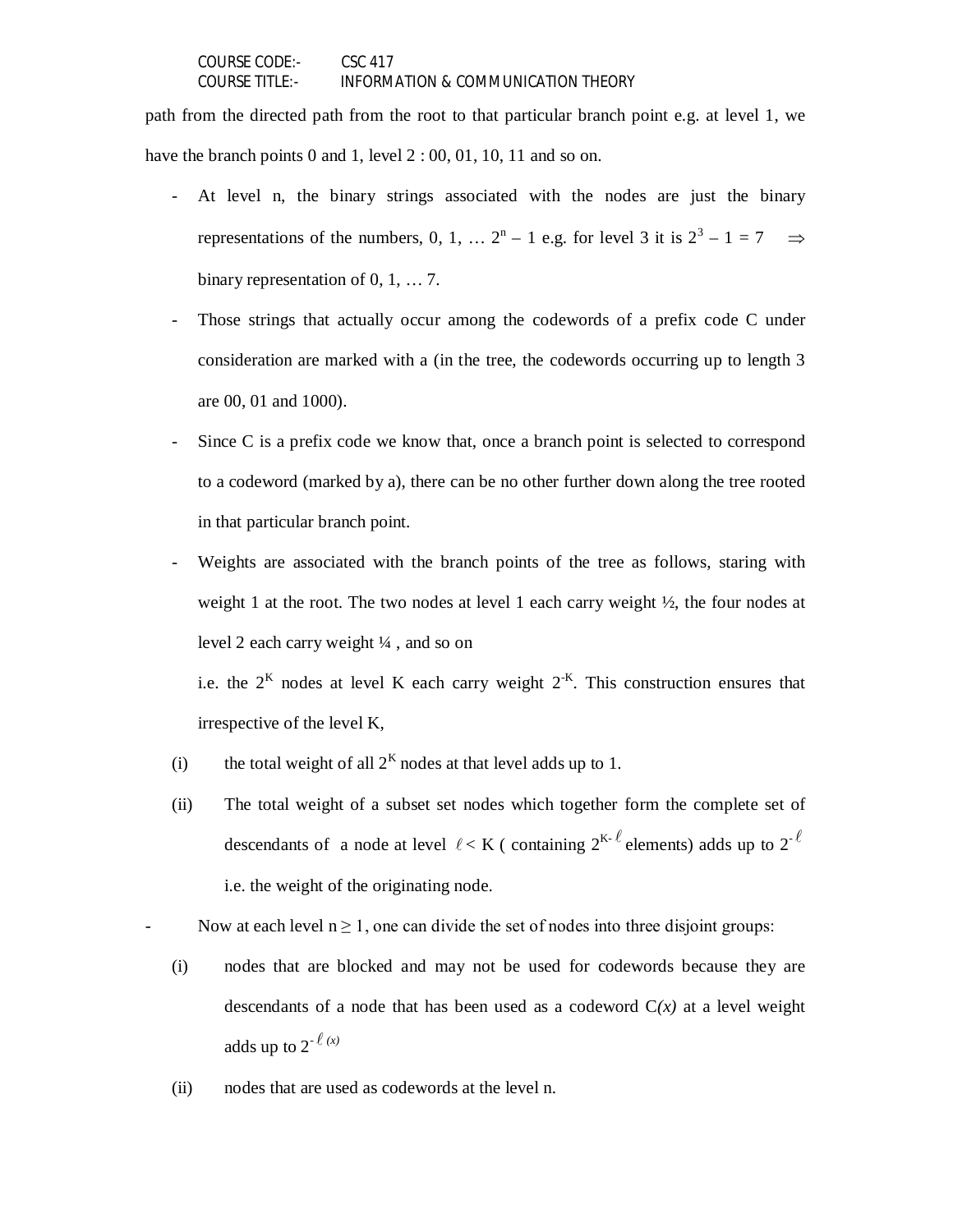- (iii) nodes that re unused (and may not represent the first n bits of further codewords of length  $m > n$ ).
- (iv) labeling bitstrings  $C_n \to \{0, 1\}$  and recalling that the weight W  $(C_n)$  of a node associated with C<sub>n</sub> (at level n) is W (C<sub>n</sub>) =  $2^{-n}$ , for all  $n \ge 1$ ;

+

$$
\Rightarrow \sum W (Cn) = \frac{\sum (\frac{1}{2})n}{c_n; \text{ blocked}} + \frac{\sum (\frac{1}{2})n}{c_n; \text{ used}} + \frac{\sum (\frac{1}{2})n}{c_n; \text{ unused}}
$$

$$
\frac{\sum (\frac{1}{2}) \ell (x)}{xEA, \ell (x) < n} + \frac{xEA, \ell (x) = n}{\left(\text{of course } \ell (x) < n\right)} \quad \text{(at level 3, we have 3 bitstrings i.e.)}
$$

By omitting the weight of the unused nodes from the sum, we get

$$
\forall n \ge 1 : \frac{\Sigma(\frac{1}{2}) \ell(x)}{x \in A, \ell(x) \le n} \le 1 \quad \text{(of curse after remove blocked and unused)}
$$

This result follows immediately by taking the limit  $n \to \infty$ 

$$
\sum_{x \in A} \left(\frac{1}{2}\right)^{(x)} \le 1
$$

Conversely there is another theorem as Theorem 2: If a set of codeword length  $\ell(x)$  satisfies the Kraft inequality, there a corresponding prefix code having the  $\ell(x)$  as codeword lengths.

#### **Proof:**

This is proved by explicit construction.

We first order the codeword length  $\ell_1$ 

i.e.  $\ell$  *(xi)* according to increasing length:

$$
\ell_1 \leq \ell_2 \leq \ell_3 \leq \ldots
$$

Codewords are then constructed in terms of the binary tree drawn earlier (refers)

- Choose for the first codeword  $C_1$  the leftmost branch point at level  $\ell_1$  in the tree.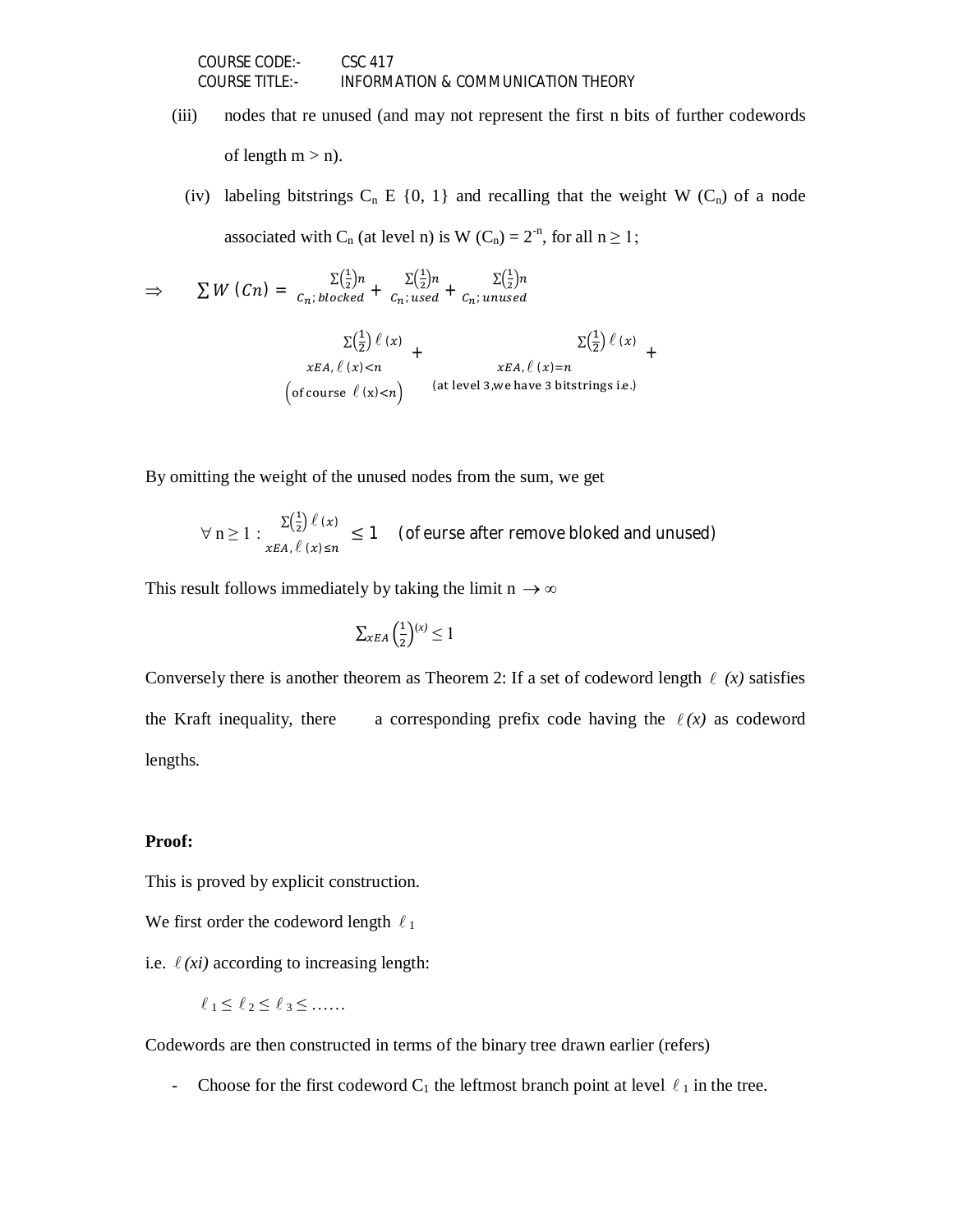That is  $C_1 = 00 ... 0$  (  $\ell_1$  zero's)

Then iterate

- If  $\ell_{i+1} = \ell_i$   $C_{i+1}$  is branch point to the right of  $C_i$
- If  $\ell_{i+1} > \ell_i$  C<sub>i+1</sub> is letmost available node at level  $\ell_{i+1}$  (A branchpoint is available if it's not a descendant of a codeword used earlier and these blocked).
- $i \rightarrow i+1$
- There is a concise algebraic representation of this iterative scheme in terms of arithmetic in base-2 representation viz.

C<sub>1</sub> = 0  
C<sub>i</sub> + 1 = 
$$
2^{(\ell i + 1 - \ell i)} x
$$
 (C<sub>i</sub> + 1);  $i \ge 1$ 

where it is understand that the binary representation of  $C_i$  uses  $\ell_i$  bits – allowing as many leading zero's as necessary to achieve this, if  $C_i > 2^{\ell_i} - 1$ 

- This construction could only fail, if we allocated a codeword to the right-most node at some level n at a stage where there are still codeword lengths waiting to get a codeword. In terms of the categorization of the codewords at level n, this means that they are all either blocked (by codewords assigned at levels higher up in the tree) or used and no unused ones are left (hence all nodes further down the tree would be blocked), so

$$
\sum \left(\frac{1}{2}\right)^{\ell} i = 1
$$
  

$$
i = \ell \le n
$$

# **Example 2.3.1.1(c):** To illustrate the construction of refix codes, choose the set

$$
\{ \ell_i \} = \{2, 2, 3, 3, 4, 4 \}
$$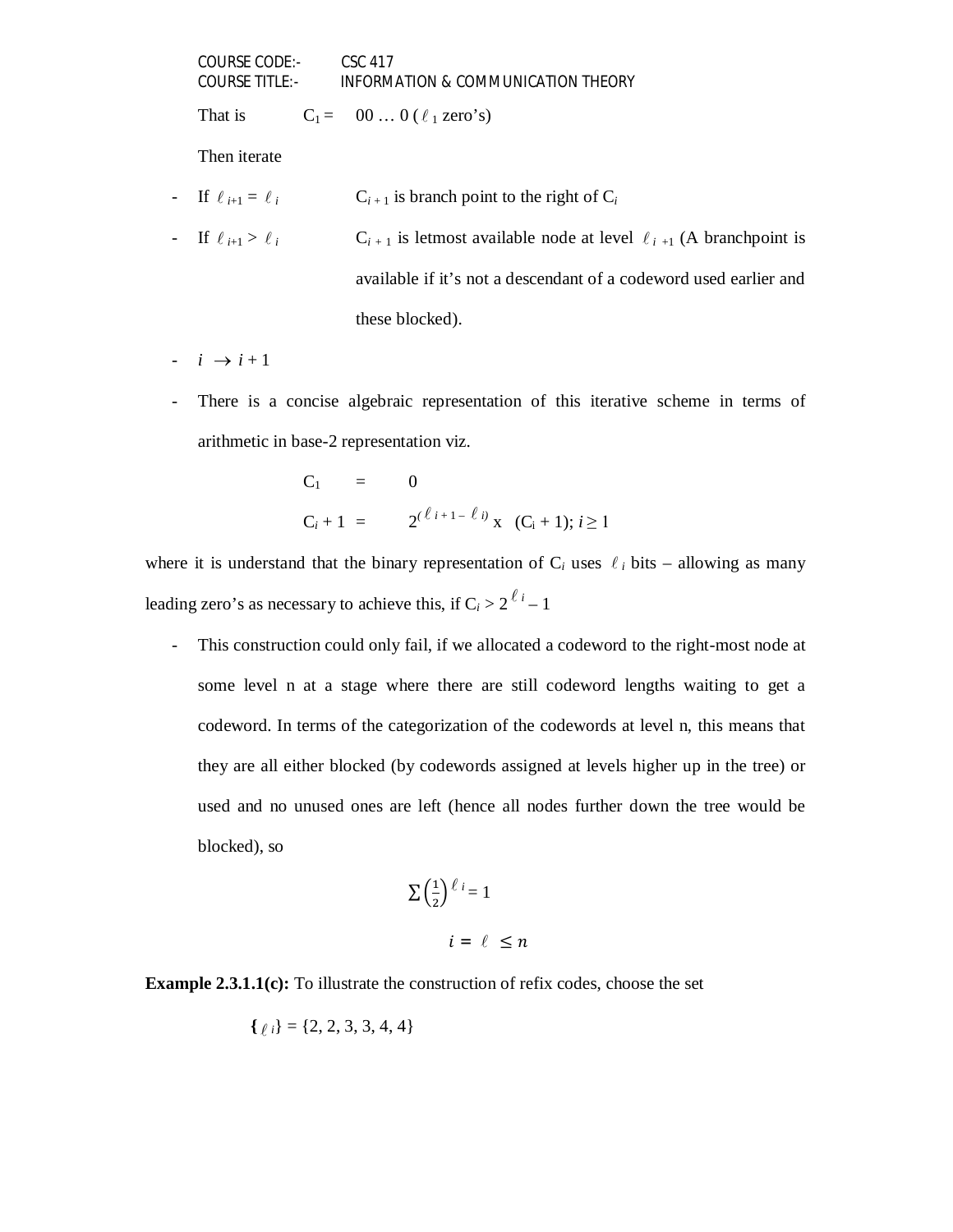| COURSE CODE:-         | CSC 417                            |
|-----------------------|------------------------------------|
| <b>COURSE TITLE:-</b> | INFORMATION & COMMUNICATION THEORY |

Check for kraft inequality

$$
\sum \left(\frac{1}{2}\right)^{\ell} i = \left(\frac{1}{2}\right)^2 + \left(\frac{1}{2}\right)^2 + \left(\frac{1}{2}\right)^3 + \left(\frac{1}{2}\right)^4 + \left(\frac{1}{2}\right)^4
$$
  
=  $2 \left[\left(\frac{1}{2}\right)^2 + \left(\frac{1}{2}\right)^3 + \left(\frac{1}{2}\right)^4\right]$   
=  $2 \left[\frac{1}{4} + \frac{1}{8} + \frac{1}{16}\right] = \frac{1}{2} + \frac{1}{4} + \frac{1}{8}$   
=  $\frac{7}{8}$ 

This satisfies kraft inequality.

This is the construction code

$$
C_1
$$
 = 0  
 $C_i + 1$  = 2<sup>( $\ell$  i+1- $\ell$  i)<sup>i</sup> x ( $C_i + 1$ )</sup>

generates

|                          | construction                               | result |
|--------------------------|--------------------------------------------|--------|
|                          | $C_1 = 0$                                  | 00     |
| $i=1$ $C_2$ =            | $2^{(\ell_{2}-\ell_{1})} \times C_{1} + 1$ |        |
|                          | $= 2^0 * 1 = 1$                            | 01     |
| $i=2$ C <sub>3</sub> =   | $2^{\ell_{3} - \ell_{2}}$ x $C_{2} + 1$    |        |
|                          | $= 2^{3-2} * 2 = 4$                        | 100    |
| $i = 3$ $C_4 =$          | $2^{\ell_{4} - \ell_{3}} \times C_{3} + 1$ |        |
|                          | $= 2^{3-3}$ * 4 + 1 = 5                    | 101    |
| $i = 4$ C <sub>5</sub> = | $2^{\ell_{5} - \ell_{4}}$ x $C_{4} + 1$    |        |
|                          | $= 2^{4-3}$ * 5 + 1 = 12                   | 1100   |
|                          |                                            |        |

$$
i=5
$$
 C<sub>6</sub> =  $2^{\ell} e^{-\ell} s \times C_5 + 1$   
=  $2^{4\cdot 4} * 13 = 13$  1101

This is a prefix code, with the required codeword lengths.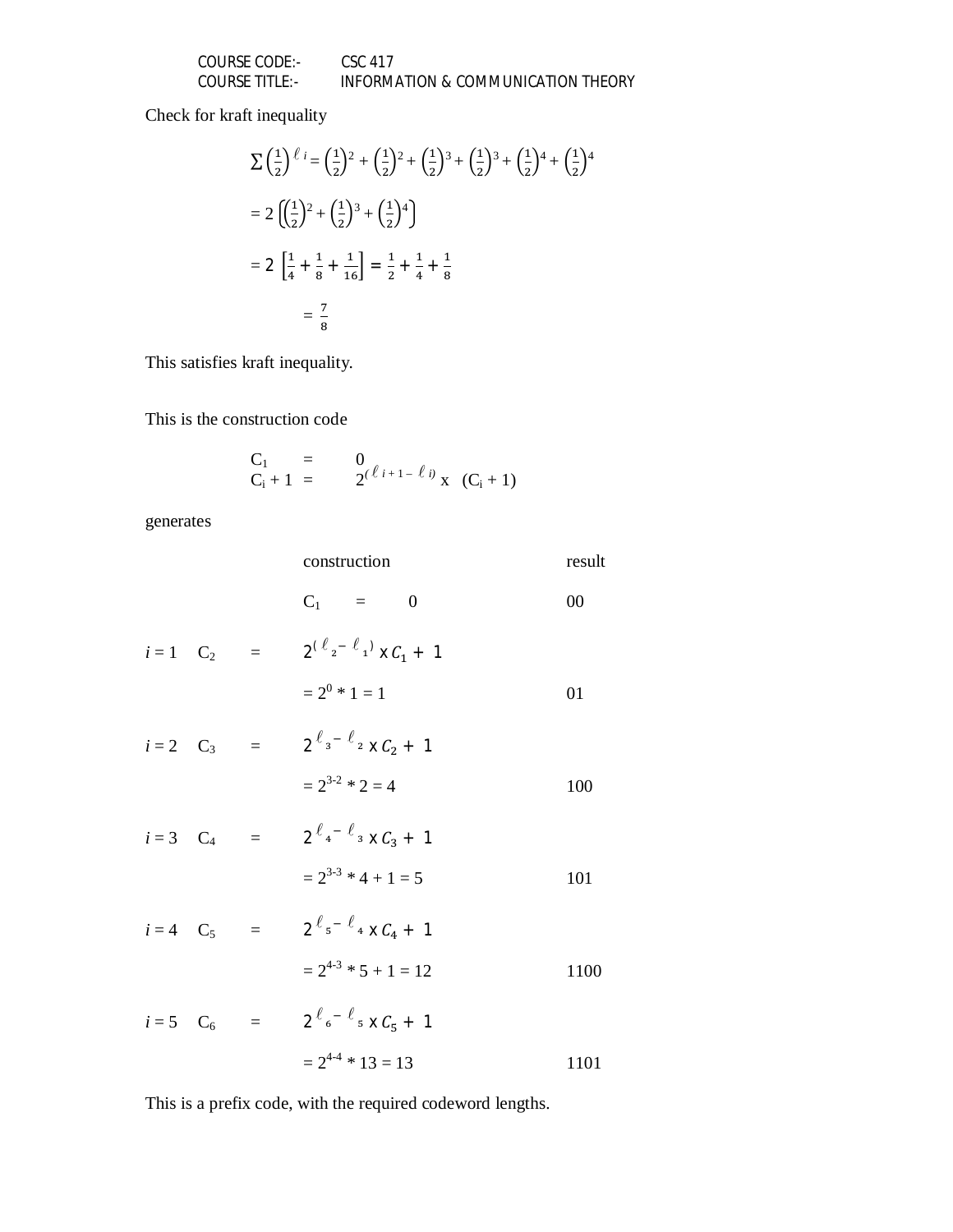**Example 2.3.1.1(ii)** This example illustrates how the construction fails when the kraft inequality is not satisfied. Choose  $\{\ell_1\} = \{1, 2, 2, 2\}.$ 

$$
\Sigma^{(\frac{1}{2}) \ell i} = \frac{1}{2} + 3(\frac{1}{2})^2
$$

$$
= \frac{5}{4} > 1
$$

Construction given the correspond code

| $C_1 = 0$               |                                     |
|-------------------------|-------------------------------------|
| $C_2 = 2 * C_1 + 1 = 2$ | 10                                  |
| $C_3 = C_2 + 1 = 3$     |                                     |
| $C_4 = C_3 + 1 = 4$     | $\equiv$ 100 (not a 2. Bit string). |

 $\Rightarrow$  a prefix code with codeword length {li} violating the kraft inequality cannot be constructed. Once  $C_3$  is found, the rightmost node at level 2 has been reached. ( $C_3$  consists only of 1's); the tentative  $C_4$  constructed via the algebraic. Iteration scheme does not allow a 2-bit representation as required. Another way to see the failure of the construction is to note that  $C_2$  is a prefix of the tentatively constructed  $C_4!$ 

#### **2.4 Channel Capacity**

Shannon introduced the concept of channel capacity, the limit at which data can be transmitted through a medium. The errors in the transmission medium depend on the energy of the signal, the energy of the noise and the bandwidth of the channel. Conceptually, if the bandwidth is high, more data can be pumped in the channel. If the signal energy is high, the effect of noise is reduced.

According to Shannon, the bandwidth of the channel and signal energy and noise energy are related by the formula: